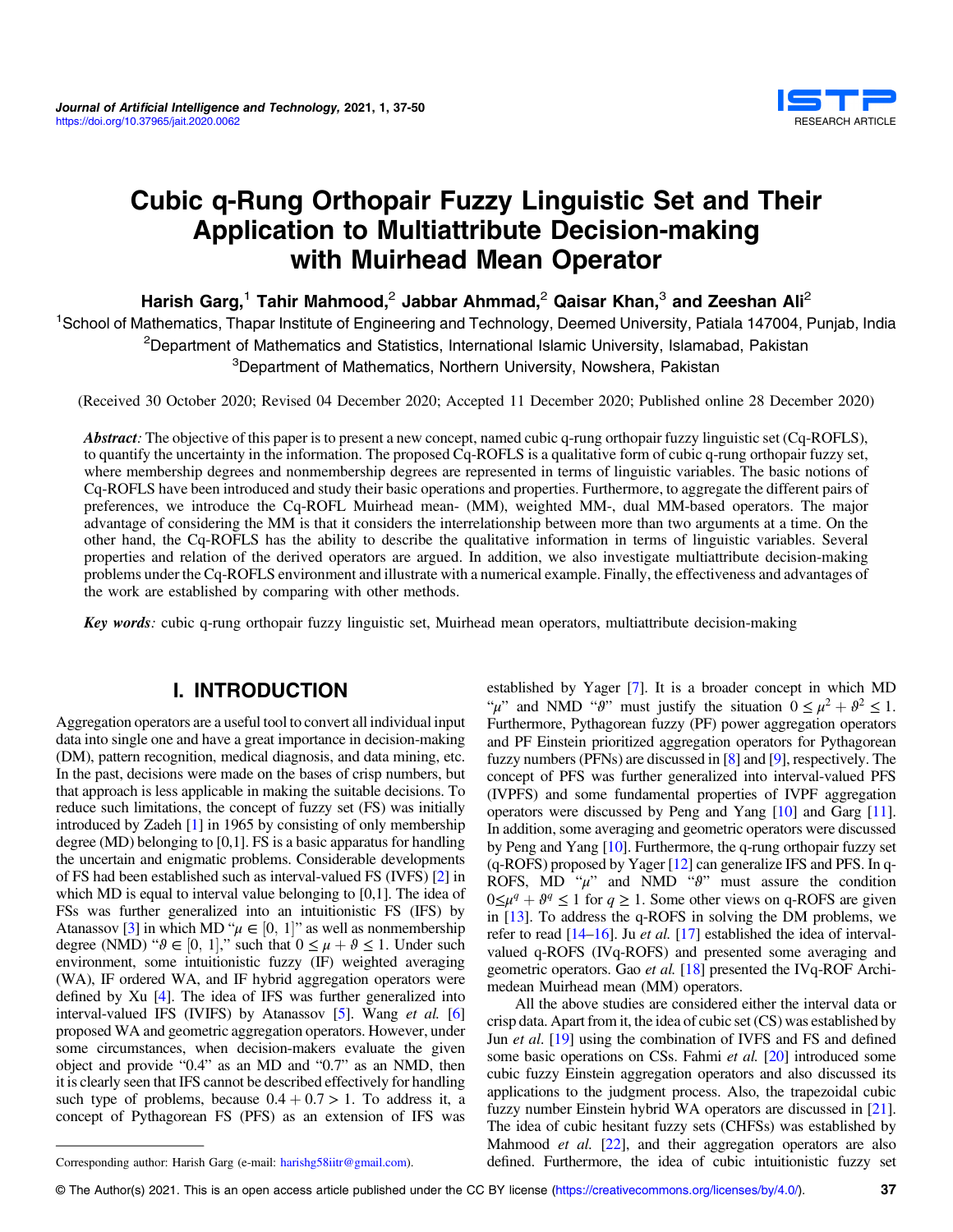(CIFS) as an extension of CS was established by Kaur and Garg [[23](#page-13-0)], and some CIF aggregation operators are discussed in [\[24\]](#page-13-0). Abbas et al. [\[25\]](#page-13-0) introduced the concept of cubic PF set (CPFS), and some cubic PF WA and cubic PF weighted geometric (WG) aggregation operators were defined by them. Wang et al. [\[26\]](#page-13-0) introduced the concept of cubic q-ROFS (Cq-ROFS) and proposed power MM operator based on cubic q-rung orthopair fuzzy numbers (Cq-ROFNs), which can generalize both CIFS and CPFS.

From the above study, we have analyzed that there are many ideas over the generalization of FSs, which can be divided into two branches. One is based on quantitative FSs and the other on qualitative FSs that are usually denoted by linguistic variables. FS, IVFS, IFS, and IVIFS can only handle the vague information that is defined in quantitative regard. However, as the passage of the time, many DM problems present qualitative aspects of imprecise data. For example, if we assess the level of intelligence of a person, we usually utilize the linguistic term set (LTS) as  $S = \{ \text{very low}, \}$ low, medium, high, very high} to describe it. To reduce this study deficiency and express the opinion in natural language, the concept of linguistic variable was established by Zadeh [\[27\]](#page-13-0), [[28\]](#page-13-0). Wang and Li [[29](#page-13-0)] established the concept of IF linguistic set (IFLS) based on IFS and LVs, which present the MD and NMD of intuitionistic fuzzy numbers (IFNs) by linguistic variables (LVs). IFL operators were proposed by Liu et al. [\[30\]](#page-13-0) to handle multiattribute group decision making (MAGDM) problems. Using the concept of linguistic vari-able and interval-valued fuzzy numbers (IVFNs), Xian et al. [\[31\]](#page-13-0) developed the concept of IVIF linguistic set (IVIFLS) and proposed technique for order preference by similarity to the ideal solution (TOPSIS) method and operators based on IVIFLS. Peng and Yang [\[32\]](#page-13-0) extended the concept of IFLS to PF linguistic set (PFLS) and established WA and WG operators based on Pythagorean fuzzy linguistic numbers (PFLNs). Also, Pythagorean Maclaurin symmet-ric mean aggregation operator was proposed by Teng et al. [[33](#page-13-0)]. PFLS can express the vague information more precisely than that of IFLS. The idea of PFLS was further generalized into interval-valued PFLS (IVPFLS) proposed by Du et al. [\[34\]](#page-13-0), and further averaging operators based on IVPFLS were established by them. Inspired by the concept of IFLS and PFLS, the concept of q-ROF linguistic set  $(q-ROFLS)$  was developed by Wang *et al.* [\[35](#page-13-0)], and some aggregation operators based on q-ROFLS were developed by them. Moreover, interval-valued q-rung orthopair 2-tuple linguistic aggregation operators were established by Wang et al. [[36\]](#page-13-0).

Because Cq-ROFS is more general than CIFSs and CPFSs in describing information, linguistic variables are the qualitative aspect of fuzzy information to deal with multiattribute decisionmaking (MADM), so from the aforementioned study, it is required to handle the fuzzy information defined in qualitative aspect. Therefore, to overcome the limitation of CIFS and CPFS, in this paper, we first establish the basic concept of cubic q-rung orthopair fuzzy linguistic set (Cq-ROFLS). MM operator can establish the association between all input arguments. Therefore, the goal of this paper is to establish some methods for MADM problems for Cq-ROFL information based on some new Cq-ROFL MM (Cq-ROFLMM) operators by combining the MM operator and Cq-ROFL information. Keeping the advantages of MM operators and by the concept of Cq-ROFLS, we propose a new cubic q-rung orthopair fuzzy linguistic Muirhead mean- (MM), weighted MM-, dual MM-based aggregation operators, denoted by Cq-ROFLMM, weighted Cq-ROFLMM (Cq-ROFLWMM), Cq-ROFLDMM, and Cq-ROFLDWMM operators, respectively. Moreover, the properties of these operators are discussed. DM approach has been proposed based on established work for the selection of best solution. A numerical example is explored to explain the given approach.

The rest of this paper is summarized as follows: In Section  $II$ , we briefly review the basic definition related to q-ROFSs and others. In Section [III,](#page-2-0) we present the concept of Cq-ROFLS and study its basic operations. In Section  $IV$ , we establish MM, dual MM operators and their weighted forms. In Section  $V$ , an algorithm for solving the MADM problem based on the proposed MM operators with Cq-ROFLS information is described and illustrated with a case study. The efficiency of the proposed algorithm is compared with the existing studies in detail. Finally, Section [VI](#page-12-0) concludes the remarks.

# II. PRELIMINARIES

In this section, we briefly overview some definitions over the nonempty universal set.

**Definition 1:** [\[12](#page-13-0)] A q-ROFS on X is given as  $A = \{ \langle x, \rangle \}$  $\mathcal{M}_{A}(\varkappa)$ ,  $\mathbb{N}_{A}(\varkappa) > |\varkappa \in X\}$ , where  $\mathcal{M}_{A}(\varkappa)$  and  $\mathbb{N}_{A}(\varkappa)$  are MD and NMD, respectively, having extra condition that  $0 \le$  $(\mathcal{M}_{A}(\boldsymbol{\chi}))^{\mathfrak{q}} + (\mathbb{N}_{A}(\boldsymbol{\chi}))^{\mathfrak{q}} \leq 1$ , where  $\mathfrak{q} \geq 1$ . In general,  $h_{A}(\boldsymbol{\chi}) =$  $\sqrt[q]{1 - (\mathcal{M}_A(\boldsymbol{x}))^q - (\mathbb{N}_A(\boldsymbol{x}))^q}$  is the hesitancy degree of x to A. For simplicity,  $A = \langle \mathcal{M}_A, \mathbb{N}_A \rangle$  denotes the q-ROFN.

**Definition 2:** [[17\]](#page-13-0) An IVq-ROFS on X is a set  $A = \{ \langle x, \rangle \}$  $\mathcal{M}_{\mathbb{A}}(\mathsf{x}), \mathbb{N}_{\mathbb{A}}(\mathsf{x}) > |\mathsf{x} \in X\}$ , where  $0 \leq \mathcal{M}_{\mathbb{A}}(\mathsf{x}) \leq 1$  and  $0 \leq \mathbb{N}_{\mathbb{A}}(\mathsf{x}) \leq 1$ are MD and NMD, respectively,  $\mathcal{M}_{A}(\mathbf{x}) = [\mathcal{M}_{A}^{L}(\mathbf{x}), \mathcal{M}_{A}^{U}(\mathbf{x})],$ <br> $\mathbb{N}_{A}(\mathbf{x}) = [\mathbb{N}_{A}^{L}(\mathbf{x}) \mathbb{N}_{B}^{U}(\mathbf{x})]$  with the condition  $0 \leq (M_{A}^{U}(\mathbf{x}))^{d} +$  $\mathbb{N}_{\mathbb{A}}(x) = [\mathbb{N}_{\mathbb{A}}^{L}(x), \mathbb{N}_{\mathbb{A}}^{U}(x)]$  with the condition  $0 \leq (\mathcal{M}_{\mathbb{A}}^{U}(x))^q +$ <br>  $(\mathbb{N}_{\mathbb{A}}^{U}(x))^q \leq 1$   $\forall x \in X$   $\mathfrak{a} > 1$   $h(x) = [h^L(x) h^U(x)] (N_A^U(x))^q \leq 1, \quad \forall x \in X, \quad q \geq 1, \qquad h_A(x) = [h_A^L(x), h_A^U(x)] =$  $\left[\sqrt[4]{1-((\mathcal{M}_{\mathbf{A}}^U(\mathbf{x}))^4+(\mathbb{N}_{\mathbf{A}}^U(\mathbf{x}))^4)}, \sqrt[4]{1-((\mathcal{M}_{\mathbf{A}}^L(\mathbf{x}))^4+(\mathbb{N}_{\mathbf{A}}^L(\mathbf{x}))^4)}\right]$  is called refusal degree of  $\mathbf{x}$  to  $\mathbf{A}$ called refusal degree of  $x$  to  $A$ .

**Definition 3:** [[18\]](#page-13-0) Let  $\beta_i$  ( $i = 1, 2, ..., n$ ) be a family of positive real numbers, and  $B = \{\beta_1, \beta_2, ..., \beta_n\}$  and numbers, and  $B = {\beta_1, \beta_2, ..., \beta_n}$  $p = (p_1, p_2, \ldots, p_n) \in R^n$  be a parameter vector (PV), if

$$
MM^p(\beta_1, \beta_2, \ldots, \beta_{\mathfrak{p}}) = \left(\frac{1}{\mathfrak{p}!} \left(\sum_{\theta \in s_{\mathfrak{q}}} \left(\prod_{j=1}^{\mathfrak{p}} \beta_{\theta(j)}^{p_j}\right)\right)\right) \sum_{j=1}^{\frac{1}{\mathfrak{p}}}
$$
 (1)

Then,  $MM^p$  is called MM operator, which is simply denoted by MM, where  $\theta(i)$  $(i = 1, 2, 3, ..., n)$  denotes any permutation of  $(1, 2, 3, \ldots, n)$  and  $s_n$  denotes the family of all permutation  $\theta(j)(j = 1, 2, 3, ..., n)$ .

Definition 4: [[26\]](#page-13-0) A Cq-ROFS is stated as

$$
\mathbb{C} = \{ \langle x, \mathbb{A}(x), \lambda(x) \rangle \},\tag{2}
$$

where  $A(x)$  is an IVq-ROFS and  $\lambda(x)$  is a q-ROFS. Here,  $\mathbf{A}(x) = \{[\mathbf{q}^L, \mathbf{q}^U], [\mathbf{v}^L, \mathbf{v}^U]\}$  with  $0 \leq (\mathbf{q}^U)^{\mathfrak{q}} + (\mathbf{v}^U)^{\mathfrak{q}} \leq 1$  and  $\lambda(x) = (\mathbf{q} \ \mathbf{v})$  with  $0 \leq \mathbf{q}^{\mathfrak{q}} + \mathbf{v}^{\mathfrak{q}} \leq 1$  For simplicity we denote  $\lambda(x) = (4, v)$  with  $0 \leq 4^q + v^q \leq 1$ . For simplicity, we denote this pair as  $\mathbb{C} = \{ \langle \mathbb{A}, \lambda \rangle \}$ , where  $\mathbb{A} = \{ [\mathbf{q}^L, \mathbf{q}^U], [\mathbf{v}^L, \mathbf{v}^U] \}$  and  $\lambda = (\mathbf{q}, \mathbf{v})$  and are called Co-ROFN  $\lambda = (4, v)$ , and are called Cq-ROFN.

A Cq-ROFS "C" defined in (2) is called internal Cq-ROFS, if ч ∈ [ч<sup>L</sup>, ч<sup>U</sup>] and  $v \in [v^L, v^U]$  for all  $x \in X$ , otherwise called external Co-ROES external Cq-ROFS.

**Definition 5:** [\[26](#page-13-0)] Let  $C_1 = (([q_1^L, q_1^U], [v_1^L, v_1^U]), (q_1, v_1))$  and  $C_2 = (([q_2^L, q_2^U], (q_2, v_2))$  be the two  $C_3$ -ROENs and **Definition** 5. [20] Ect  $C_1 = (([4_1, 4_1], [9_1, 9_1]), (4_1, 9_1])$ , and<br>  $C_2 = (([4_2^L, 4_2^U], [9_2^L, 9_2^U]), (4_2, 9_2))$  be the two Cq-ROFNs and<br>  $K > 0$  the operational laws are given as follows:  $\mathcal{K} > 0$ , the operational laws are given as follows: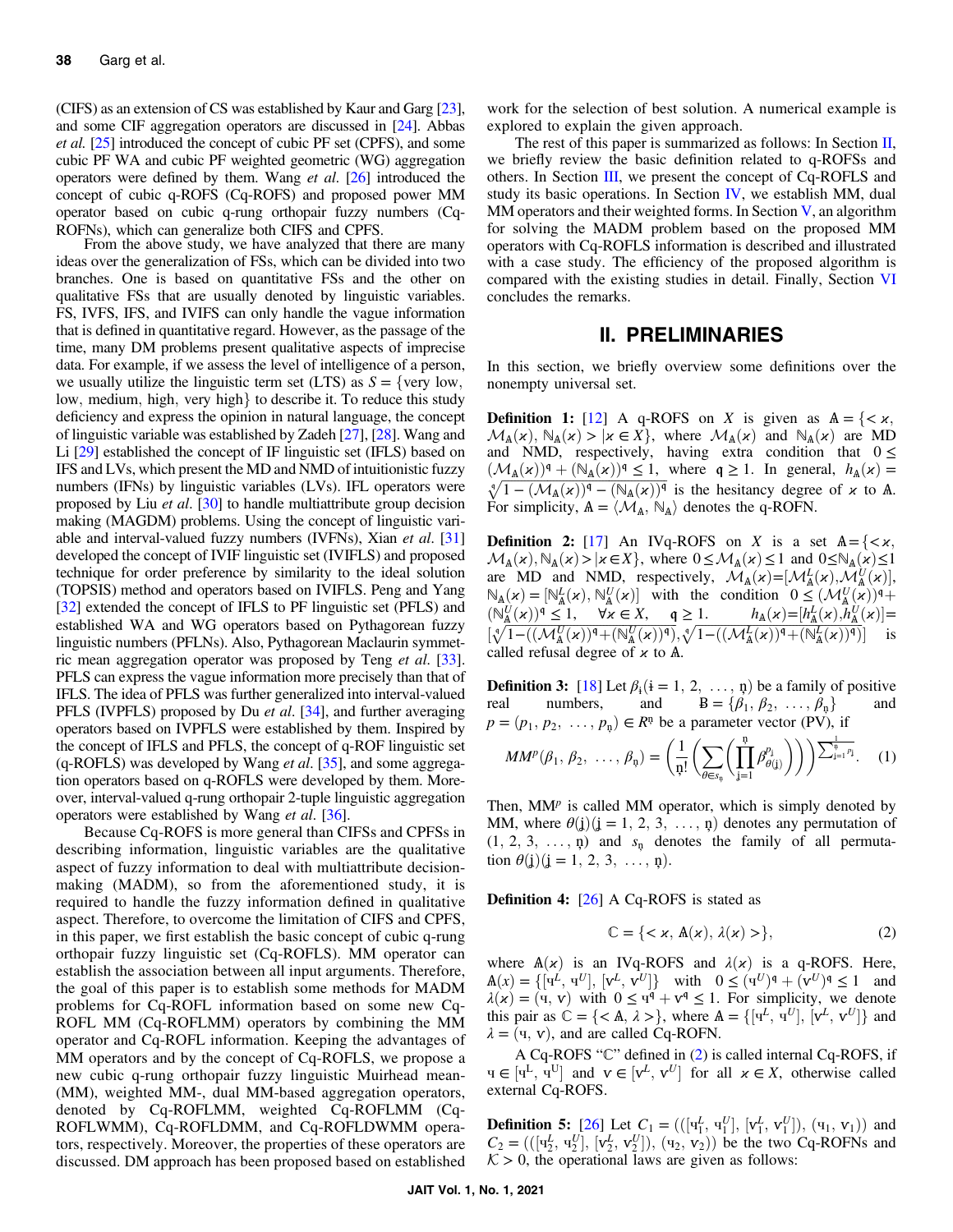<span id="page-2-0"></span>
$$
C_{1} \bigoplus C_{2} = \left( \left( \begin{bmatrix} ((\mathbf{q}_{1}^{L})^{\mathbf{q}} + (\mathbf{q}_{2}^{L})^{\mathbf{q}} - (\mathbf{q}_{1}^{L})^{\mathbf{q}} (\mathbf{q}_{2}^{L})^{\mathbf{q}} \right)_{\mathbf{q}}^{1} \\ ((\mathbf{q}_{1}^{U})^{\mathbf{q}} + (\mathbf{q}_{2}^{U})^{\mathbf{q}} - (\mathbf{q}_{1}^{U})^{\mathbf{q}} (\mathbf{q}_{2}^{U})^{\mathbf{q}} \right)_{\mathbf{q}}^{1} \\ [\mathbf{v}_{1}^{L} \mathbf{v}_{2}^{L}, \mathbf{v}_{1}^{U} \mathbf{v}_{2}^{U}] \end{bmatrix}, \qquad \left( \begin{array}{c} (\mathbf{q}_{1})^{\mathbf{q}} + (\mathbf{q}_{2})^{\mathbf{q}} - (\mathbf{q}_{1})^{\mathbf{q}} (\mathbf{q}_{2})^{\mathbf{q}} \\ (\mathbf{v}_{1}^{U} \mathbf{v}_{2}^{L}, \mathbf{v}_{1}^{U} \mathbf{v}_{2}^{U}) \end{array} \right),
$$
\n
$$
C_{1} \otimes C_{2} = \left( \left( \begin{array}{ccc} [(\mathbf{v}_{1}^{L})^{\mathbf{q}} + (\mathbf{v}_{2}^{L})^{\mathbf{q}} - (\mathbf{v}_{1}^{L})^{\mathbf{q}} (\mathbf{v}_{2}^{L})^{\mathbf{q}} \right)_{\mathbf{q}}^{1} \\ ((\mathbf{v}_{1}^{U})^{\mathbf{q}} + (\mathbf{v}_{2}^{U})^{\mathbf{q}} - (\mathbf{v}_{1}^{U})^{\mathbf{q}} (\mathbf{v}_{2}^{U})^{\mathbf{q}} \right)_{\mathbf{q}}^{1} \end{array} \right),
$$
\n
$$
\mathcal{K}C_{1} = \left( \left( \begin{bmatrix} ((1 - (1 - \mathbf{q}_{1}^{L} \mathbf{q})^{K})_{\mathbf{q}}^{1}) \\ (\mathbf{v}_{1})^{\mathbf{q}} + (\mathbf{v}_{2})^{\mathbf{q}} - (\mathbf{v}_{1})^{\mathbf{q}} (\mathbf{v}_{2})^{\mathbf{q}} \end{bmatrix} \right), (\mathbf{v}_{1}^{L} \mathbf{K}, \
$$

# III. CQ-ROFLS

In this section, we discuss the idea of Cq-ROFLS and its basic operations.

Let  $L = \{l_0, l_1, \ldots, l_f\}$  be a finite LTS with odd cardinality, where  $l_i$  represents the possible value for linguistic terms (LTs),  $f + 1$  is the cardinality of L. For example,  $L = \{l_0 =$ extremely poor,  $l_1$  = very poor,  $l_2$  = poor,  $l_3$  = fair,  $l_4$  = good,  $l_5$  = very good,  $l_6$  = extremely good}. Clearly, the mid-linguistic expression shows an evaluation of "inattention," and all remaining LTs are put proportionally around it.

Let  $l_i$  and  $l_j$  be any two LTs in LTS L; they have to satisfy the following conditions:

- (1) if  $\mathbf{i} > \mathbf{j}$ , then  $l_i > l_j$ ,
- (2) their exist a negative operator,  $Neg(l_i) = l_i$ , such that  $j = f - i$ ,
- (3) if  $l_i > l_j$ , then  $\max(l_i, l_j) = l_i$  and  $\min(l_i, l_j) = l_j$ .

The distinct LTS  $'L$  can be extended to a continual LTS  $\bar{L} = \{l_\beta | \beta \in [0, f]\}$ . If  $l_\beta \in L$ , then  $l_\beta$  is called the original LT, and if  $l_\alpha \notin I$ , then  $l_\alpha$  is called the virtual LT. Usually, the decisionif  $l_\beta \notin L$ , then  $l_\beta$  is called the virtual LT. Usually, the decisionmakers use original LT for the selection of best alternative, and virtual terms can appear only in calculations.

**Definition 6:** Let  $X = \{x_1, x_2, ..., x_n\}$  be a universal set and  $\overline{L} = \{l_0, l_1, l_2, ..., l_k\}$  be a continual LTS, a Co-ROFLS  $\mathbb{C}$  is given by  $\{l_0, l_1, l_2, \ldots, l_f\}$  be a continual LTS, a Cq-ROFLS  $\mathbb C$  is given by

$$
\mathbb{C} = \{ \langle \mathbf{x}, s_{\varphi}(\mathbf{x}), (\mathbf{A}(\mathbf{x}), \lambda(\mathbf{x})) \rangle \mid \mathbf{x} \in X \},\tag{3}
$$

where  $s_{\varphi}(\varkappa) \in \overline{L}$ ,  $\mathbf{u}: X \to [0, 1]$  denotes the MD,  $\mathbf{v}: X \to [0, 1]$  denotes the NMD of the element  $\varkappa \in X$  to the LT s  $(\varkappa)$  A( $\varkappa$ ) is an denotes the NMD of the element  $x \in X$  to the LT  $s_{\omega}(x)$ ,  $A(x)$  is an

IVq-ROFS, and  $\lambda(x)$  is a q-ROFS. Here,  $A(x) = \{[u^L, u^U],$ <br> $[v^L, v^U]\}$  with  $0 \le (u^U)^q + (v^U)^q \le 1$  and  $\lambda(x) = (u, v)$  with  $[v^L, v^U]$ } with  $0 \le (u^U)^q + (v^U)^q \le 1$  and  $\lambda(x) = (u, v)$  with  $0 \le u^q + v^q \le 1$  For simplicity we denote cubic g-rung  $0 \leq u^q + v^q \leq 1$ . For simplicity, we denote cubic q-rung orthopair fuzzy linguistic numbers (Cq-ROFLNs) by  $\beta =$ { <  $s_{\theta(\beta)}$ ,  $(\mathbb{A}(\beta), \lambda(\beta)) >$ },  $\mathbb{A} = \{[\mathbf{q}^L, \mathbf{q}^U], [\mathbf{v}^L, \mathbf{v}^U]\}$ , and  $\lambda = (\mathbf{q}, \mathbf{v})$ and are called Cq-ROFN.

**Definition 7:** Let  $\beta_1 = (s_{\varphi_1}, (([q_1^L, q_1^U], [v_1^L, v_1^U]), (q_1, v_1)))$  and  $\beta_2 = (s_{\varphi_1}, (([q_2, v_1^U], (q_2, v_2)))$  be any two Ca- $\beta_2 = (s_{\varphi_2}, (([\mathbf{q}_2^L, \mathbf{q}_2^U], [\mathbf{v}_2^L, \mathbf{v}_2^U]), (\mathbf{q}_2, \mathbf{v}_2)))$  be any two Cq-<br>ROFI Ns and  $K > 0$  then ROFLNs and  $K > 0$ , then

$$
\beta_1 \bigoplus \beta_2 = \left\{ s_{1+\varphi_2}, \left( \begin{bmatrix} (\mathbf{q}_1^{Lq} + \mathbf{q}_2^{Lq} - \mathbf{q}_1^{Lq} \mathbf{q}_2^{Lq})_{\mathbf{q}}^{\frac{1}{2}}, \\ (\mathbf{q}_1^{Uq} + \mathbf{q}_2^{Uq} - \mathbf{q}_1^{Uq} \mathbf{q}_2^{Uq})_{\mathbf{q}}^{\frac{1}{2}} \end{bmatrix}, \begin{bmatrix} \mathbf{v}_1^{Lq} \mathbf{v}_2^{Lq}, \\ \mathbf{v}_1^{Uq} \mathbf{v}_2^{Uq} \end{bmatrix} \right), \\ \left( \begin{bmatrix} (\mathbf{q}_1^q + \mathbf{q}_2^q - \mathbf{q}_1^q \mathbf{q}_2^q)^{\frac{1}{q}}, \\ \mathbf{v}_1 \mathbf{v}_2 \end{bmatrix} \right\},
$$

$$
\beta_1 \otimes \beta_2 = \left\{ s_{\varphi_1 \times \varphi_2}, \left( [\mathbf{u}_1^L \mathbf{u}_2^L, \mathbf{u}_1^U \mathbf{u}_2^U], \begin{bmatrix} (\mathbf{v}_1^L \mathbf{q} + \mathbf{v}_2^L \mathbf{q} - \mathbf{v}_1^L \mathbf{q} \mathbf{v}_2^L \mathbf{q})^{\frac{1}{q}}, \\ (\mathbf{v}_1^U \mathbf{q} + \mathbf{v}_2^U \mathbf{q} - \mathbf{v}_1^U \mathbf{q} \mathbf{v}_2^U \mathbf{q})^{1/q} \end{bmatrix} \right),
$$
  

$$
\left( (\mathbf{v}_1^{\mathbf{q}} + \mathbf{v}_2^{\mathbf{q}} - \mathbf{v}_1^{\mathbf{q}} \mathbf{v}_2^{\mathbf{q}})^{1/q} ) \right), \right\},
$$

$$
\mathcal{K}\beta_1 = \left\{ s_{\mathcal{K}\times\varphi_2}, \left( \begin{bmatrix} ((1 - (1 - \mathbf{q}_1^L \mathbf{q})^{\mathcal{K}})^{\frac{1}{q}}), \\ (1 - (1 - \mathbf{q}_1^U \mathbf{q})^{\mathcal{K}})^{\frac{1}{q}} \end{bmatrix}, \begin{bmatrix} \mathbf{v}_1^L \mathcal{K}, \mathbf{v}_1^U \mathcal{K} \end{bmatrix} \right), \\ \left( \begin{bmatrix} (1 - ((1 - \mathbf{q}_1^q)^{\mathcal{K}})^{\frac{1}{q}}, \\ \mathbf{v}_1^{\mathcal{K}} \end{bmatrix} \right\}, \\ \beta_1^{\mathcal{K}} = \left\{ s_{\varphi_1}^L \mathcal{K}, \left( [\mathbf{q}_1^L \mathcal{K}, \mathbf{q}_1^U \mathcal{K}], \begin{bmatrix} ((1 - (1 - \mathbf{v}_1^L \mathbf{q})^{\mathcal{K}})^{\frac{1}{q}}), \\ (1 - (\mathbf{q}_1^L \mathbf{q})^{\mathcal{K}})^{\frac{1}{q}} \end{bmatrix} \right),
$$

$$
\beta_1^{\mathcal{K}} = \left\{ s_{\varphi_1}^{\mathcal{K}}, \left( [\mathbf{q}_1^{\mathcal{LK}}, \mathbf{q}_1^{\mathcal{UK}}], \begin{bmatrix} (\mathbf{q}_1^{\mathcal{LK}}, \mathbf{q}_1^{\mathcal{UK}}), & \mathbf{q}_1^{\mathcal{K}} \\ (\mathbf{q}_1^{\mathcal{K}}, \mathbf{q}_1^{\mathcal{K}}), & \mathbf{q}_1^{\mathcal{K}} \\ (\mathbf{q}_1^{\mathcal{K}}, \mathbf{q}_1^{\mathcal{K}}), & \mathbf{q}_1^{\mathcal{K}} \end{bmatrix} \right\}.
$$

**Definition 8:** Let  $\beta_1 = (s_{\varphi_1}, \{([\mathbf{q}_1^L, \mathbf{q}_1^U], [\mathbf{v}_1^L, \mathbf{v}_1^U]), (\mathbf{q}, \mathbf{v})\})$  be a Cq-ROFLN then score and accuracy functions for  $\beta$ , are defined as **Definition 6:** Let  $p_1 = (3\varphi_1, ((1\varphi_1, 4\varphi_1), (\varphi_1, \varphi_1)), (\varphi_1, \varphi_1))$  be a Cq-ROFLN, then score and accuracy functions for  $\beta_1$  are defined as

$$
Sc(\beta_1)
$$
  
= $\frac{1}{2}$  $\Big[\frac{1}{4}[(1+(\mathbf{u}_1^L)^{\mathbf{q}} - (\mathbf{v}_1^L)^{\mathbf{q}}) + (1+(\mathbf{u}_1^U)^{\mathbf{q}} - (\mathbf{v}_1^U)^{\mathbf{q}})] + (\mathbf{u}_1^{\mathbf{q}} - \mathbf{v}_1^{\mathbf{q}})\Big] \times \varphi_1,$   
(4)

and

$$
H(\beta_1) = \frac{1}{2} \left[ \frac{1}{2} [((\mathbf{q}_1^L)^{\mathfrak{q}} + (\mathbf{q}_1^U)^{\mathfrak{q}}) + ((\mathbf{v}_1^L)^{\mathfrak{q}} + (\mathbf{v}_1^U)^{\mathfrak{q}})] + (\mathbf{q}_1^{\mathfrak{q}} + \mathbf{v}_1^{\mathfrak{q}}) \right] \times \varphi_1.
$$
\n(5)

Furthermore, based on these functions, the comparison rule for two Cq-ROFLNs is defined as follows:

- (1) If  $Sc(\beta_1) < Sc(\beta_2)$ , then  $\beta_1$  is preferable over  $\beta_2$  and is denoted by  $\beta_1 < \beta_2$ .
- (2) If  $Sc(\beta_1) = Sc(\beta_2)$  and  $H(\beta_1) < H(\beta_2)$ , then  $\beta_1 < \beta_2$ .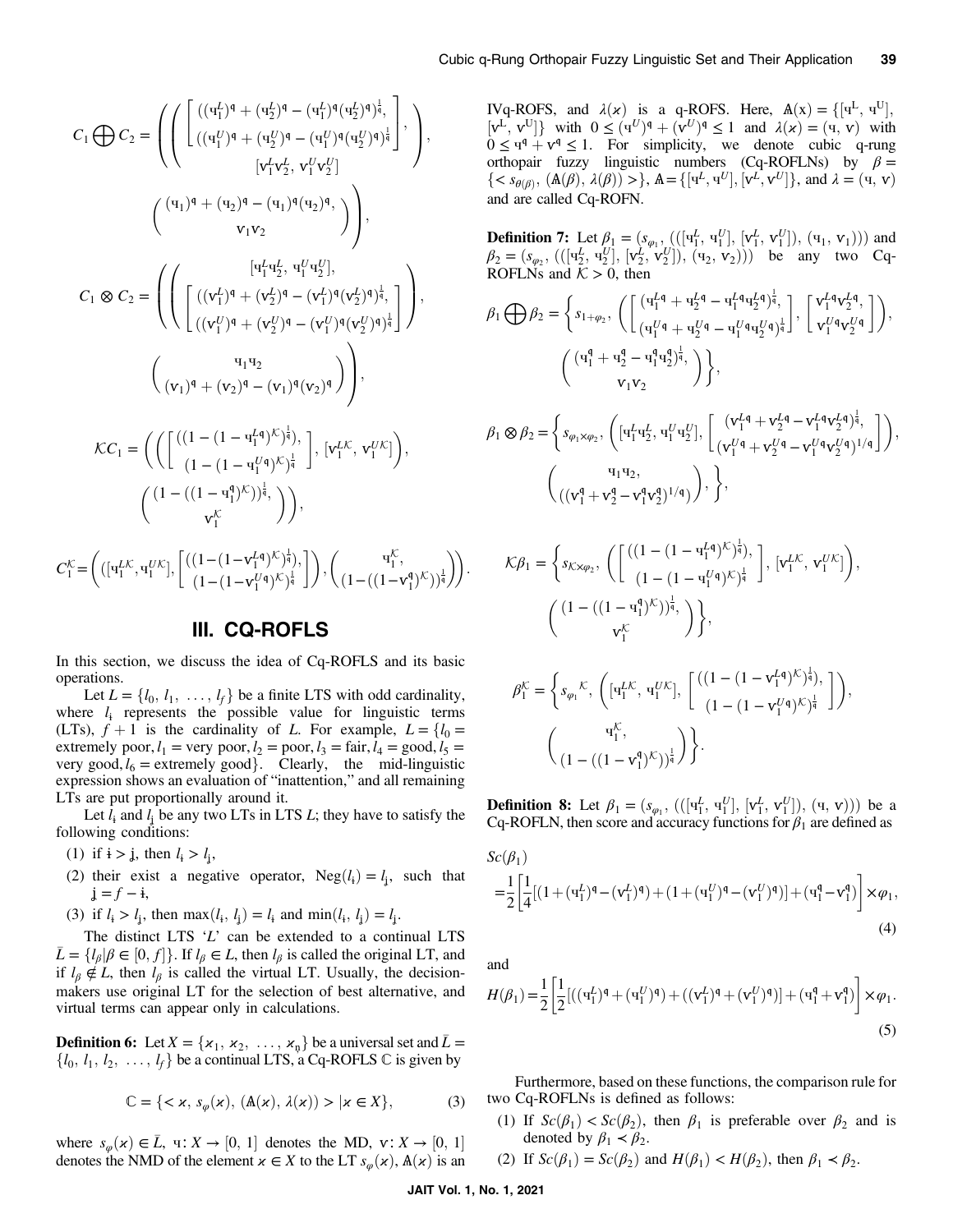# IV. CQ-ROFLMM OPERATOR

<span id="page-3-0"></span>Because the traditional MM operator deals with crisp numbers and Cq-ROFNs easily describe the fuzzy data, it is required to expand the traditional MM operator to Cq-ROFLMM operator. So here, we will establish Cq-ROFLMM operator and its weighted form. Moreover, their properties are also discussed.

Definition 9: Let <sup>β</sup><sup>ɨ</sup> <sup>=</sup> <sup>ð</sup>s<sup>φ</sup><sup>ɨ</sup> ; ðð½ч<sup>L</sup> <sup>ɨ</sup> ; ч<sup>U</sup> ɨ -; ½ѵL <sup>ɨ</sup> ; ѵ<sup>U</sup> ɨ -Þ; ðчɨ; <sup>ѵ</sup><sup>ɨ</sup>ÞÞÞ be a collection of Cq-ROFLNs, and  $B = {\beta_1, \beta_2, ..., \beta_n}$  and  $B = {\alpha_1, \beta_2, ..., \beta_n}$  $p = (p_1, p_2, \ldots, p_n) \in R^n$  denote a PV, a Cq-ROFLMM operator is a mapping

$$
Cq-ROFLMM^{p}(\beta_{1},\beta_{2},\ldots,\beta_{\eta}) = \left(\frac{1}{\eta!} \left(\bigoplus_{\vartheta \in s_{\eta}} \left(\otimes_{j=1}^{\eta} \beta_{\vartheta(j)}^{p_{j}}\right)\right)\right) \sum_{j=1}^{\frac{1}{\eta}} P_{j}}^{1},\tag{6}
$$

where  $\vartheta(j)(j = 1, 2, 3, \ldots, n)$  denotes permutation of  $(1, 2, 3, \ldots, n)$  and  $s_n$  denotes family of all permutation of  $\vartheta(j)(j = 1, 2, 3, \ldots, n).$ 

**Theorem 1:** Suppose  $\beta_i = (s_{\varphi_i}, (([\mathbf{q}_i^L, \mathbf{q}_i^U], [\mathbf{v}_i^L, \mathbf{v}_i^U]), (\mathbf{q}_i, \mathbf{v}_i)))$ <br>be a collection of Cq-ROFLNs and  $n = (p_i, p_2, \ldots, p_n) \in \mathbb{R}^n$ be a collection of Cq-ROFLNs and  $p = (p_1, p_2, \ldots, p_n) \in \mathbb{R}^n$ <br>denote a PV, then Cq ROFLMM $p(A, B, \ldots, B)$  is also a Cq. denote a PV, then Cq-ROFLMM $P(\beta_1, \beta_2, \ldots, \beta_n)$  is also a Cq-ROFLN and

Cq-ROFLMM $P(\beta_1,\beta_2,...,\beta_n)$ 

$$
\begin{split} = & \left(\sqrt[4]{\sqrt[4]{1-\left(\prod_{\theta \in S_{\mathfrak{V}}}\left(1-\left(\prod_{j=1}^{n}q_{\theta(j)}^{p_{j}}\right)\right)\right)^{\frac{1}{\psi}}}\right)^{\frac{1}{\psi_{j}}-1}}\right) \\ =& \left(\sqrt[4]{\sqrt[4]{1-\left(\prod_{\theta \in S_{\mathfrak{V}}}\left(1-\left(\prod_{j=1}^{n}q^{U_{\theta(j)}}\right)^{q}\right)\right)^{\frac{1}{\psi}}}\right)^{\frac{1}{\psi_{j}}-1}}\right), \\ =& \left(\sqrt[4]{\sqrt[4]{1-\left(\prod_{\theta \in S_{\mathfrak{V}}}\left(1-\left(\prod_{j=1}^{n}q^{U_{\theta(j)}^{p_{j}}}\right)^{q}\right)\right)^{\frac{1}{\psi}}}\right)^{\frac{1}{\psi_{j}}-1}}\right), \\ =& \left(\sqrt[4]{\sqrt[4]{1-\left(1-\left(\prod_{\theta \in S_{\mathfrak{V}}}\left(1-\prod_{j=1}^{n}(1-v^{U_{\theta(j)}^{q_{j}}})^{p_{j}}\right)\right)^{\frac{1}{\psi}}}\right)^{\frac{1}{\psi_{j}}-1}}\right), \\ & \left(\sqrt[4]{1-\left(1-\left(\prod_{\theta \in S_{\mathfrak{V}}}\left(1-\prod_{j=1}^{n}(1-v^{U_{\theta(j)}^{q_{j}}})^{p_{j}}\right)\right)^{\frac{1}{\psi}}}\right)^{\frac{1}{\psi_{j}}-1}}\right) \\ & \left(\sqrt[4]{1-\left(\prod_{\theta \in S_{\mathfrak{V}}}\left(1-\left(\prod_{j=1}^{n}q_{\theta(j)}^{p_{j}}\right)^{q}\right)\right)^{\frac{1}{\psi}}}\right)^{\frac{1}{\psi_{j}}-1}}\right) \\ & \left(\sqrt[4]{1-\left(1-\left(\prod_{\theta \in S_{\mathfrak{V}}}\left(1-\prod_{j=1}^{n}(1-v^{q_{\theta(j)}})^{p_{j}}\right)\right)^{\frac{1}{\psi}}}\right)^{\frac{1}{\psi_{j}}-1}}\right) \\ & \left(\sqrt[4]{1-\left(1-\left(\prod_{\theta \in S_{\mathfrak{V}}}\left(1-\prod_{j=1}^{n}(1-v^{q_{\theta(j)}})^{p_{j}}\right)\right)^{\frac{1}{\psi}}}\right)^{\frac{1}{
$$

Proof: Based on the operations of Cq-ROFLNs defined in Definition 8 and (6), we can easily deduce the required result.

It has been observed that the proposed Cq-ROFLMM operator satisfies certain properties which are stated below.

**Property 1: (Idempotency)** Let  $\beta_i$  be a collection of Cq-ROFLNs and  $p = (p_1, p_2, \ldots, p_n) \in R^n$  be a PV, if all  $\beta_i = \beta$ , then

$$
Cq-ROFLMM^{p}(\beta_1, \beta_2, \ldots, \beta_p) = \beta.
$$

**Proof:** Since  $\beta_i = \beta$ , so from (6), we have

$$
\begin{split} &\text{Cq-ROFLMM}^p(\beta_1,\beta_2,....,\beta_{\mathfrak{y}})\\ =&\left(\frac{1}{\mathfrak{y}!}\left(\bigoplus_{\vartheta\in s_{\mathfrak{y}}} (\otimes_{j=1}^{\mathfrak{y}}\beta^{p_j})\right)\right)^{\sum_{j=1}^{\mathfrak{y}}p_j}=\left(\frac{1}{\mathfrak{y}!}\left(\bigoplus_{\vartheta\in s_{\mathfrak{y}}} \left(\beta^{\sum_{j=1}p_j}\right)\right)\right)^{\sum_{j=1}^{\mathfrak{y}}p_j}=\beta. \end{split}
$$

**Property 2:** (Monotonicity) Let  $\beta_i = (s_{\varphi_i}, \{([\mathbf{q}_i^L, \mathbf{q}_i^U], [\mathbf{v}_i^L, \mathbf{v}_i^U]), [\mathbf{v}_i^L, \mathbf{v}_i^U]\},$  $(v_4, v_4)$ )) $(i = 1, 2, 3, ..., n)$  and  $\beta'_i = (s_{\varphi'_i}, (([v_4'^L, v_4^{l'}], [v_4^{l'}, v_4^{l'}]),$ <br> $(v_5, v_5^{l'}), (v_6, v_6^{l'})$  be two collections of  $C_0$ -ROFI Ns and  $n =$  $(\mathbf{q}_i, \mathbf{v}_i)$ )  $(\mathbf{t} = 1, 2, 3, \dots, \mathbf{u})$  and  $p_i = (\mathbf{s}_{\varphi_i'}, ((\mathbf{q}_i, \mathbf{q}_i), \mathbf{v}_i, \mathbf{v}_i))$ ,<br>  $(\mathbf{q}_i', \mathbf{v}_i'))$  be two collections of Cq-ROFLNs and  $p =$ <br>  $(\mathbf{p}_i, \mathbf{p}_i, \mathbf{v}_i) \in \mathbb{R}^n$  be a PN if  $\mathbf{s}_i \le$  $(p_1, p_2, ..., p_n) \in \mathbb{R}^n$  be a PV, if  $s_{\varphi_i} \le s_{\varphi_i}$ ,  $[\mathbf{q}_i^L, \mathbf{q}_i^U] \le [\mathbf{q}_i^L, \mathbf{q}_i^U]$ ,  $[v_i^L, v_i^U] \ge [v_i^{L}, v_i^{U}]$  and  $v_i \le v_i^{U}$ ,  $v_i \ge v_i^{U}$ , then

$$
Cq-ROFLMM1p(\beta_1, \beta_2, ..., \beta_{\eta})
$$
  
\$\leq Cq-ROFLMM<sup>p</sup>(\beta\_1', \beta\_2', ..., \beta\_{\eta'})\$.

Proof: It can be easily derived follows from (7). Hence, we omit here.

**Property 3: (Boundedness)** For a collection of Cq-ROFLNs  $\beta_i$ , let lower and upper bounds of  $\beta'$ s are  $\beta^-$  and  $\beta^+$ , then

$$
\beta^{-} \leq Cq\text{-ROFLMMP}(\beta_1, \beta_2, \ldots, \beta_{\mathfrak{y}}) \leq \beta^{+}.
$$

Proof: Follow from Properties 1 and 2.

Now, we examine some particular cases of Cq-ROFLMM operator according to the PV.

For a collection of Cq-ROFLNs,  $\beta_i$  and  $p =$  $(p_1, p_2, \ldots, p_n) \in R^n$  be a PV.

(a) If  $p = (1, 0, 0, 0, ..., 0)$ , Cq-ROFLMM operator reduces to the Cq-ROFL arithmetic averaging operator, that is,

$$
Cq-ROFLMM^{(1,0,0,0,...,0)}(\beta_1, \beta_2, ..., \beta_n)
$$
\n
$$
= \left(\sum_{i=1}^{3} \sum_{j=1}^{n} \alpha_j \left( \left[ \sqrt[4]{1 - \prod_{j=1}^{n} (1 - \mathbf{u}^{L_4}_{j})^{\frac{1}{\mathfrak{p}}}}, \sqrt[4]{1 - \prod_{j=1}^{n} (1 - \mathbf{u}^{U_4}_{j})^{\frac{1}{\mathfrak{p}}}} \right], \left[ \prod_{j=1}^{n} \mathbf{v}^{L_4^{\frac{1}{\mathfrak{p}}}}, \prod_{j=1}^{n} \mathbf{v}^{U_4^{\frac{1}{\mathfrak{p}}}} \right] \right), \left( \left[ \sqrt[4]{1 - \prod_{j=1}^{n} (1 - \mathbf{u}^{L_4^{\frac{1}{\mathfrak{p}}}})}, \prod_{j=1}^{n} \mathbf{v}^{L_j^{\frac{1}{\mathfrak{p}}}} \right] \right), \dots \right)
$$

:

(8)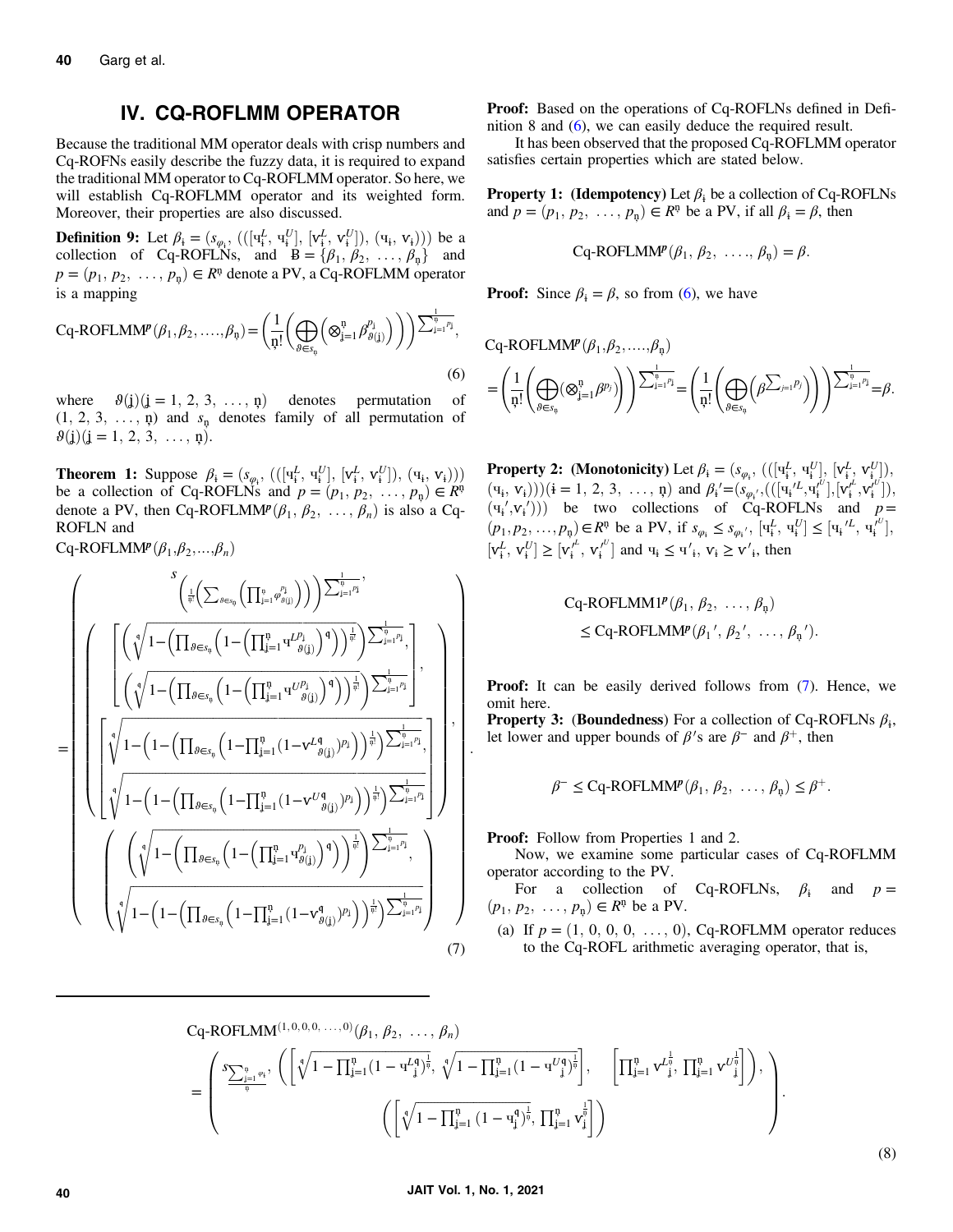:

(b) If  $p = (\tau, 0, 0, 0, \ldots, 0)$ , Cq-ROFLMM operator reduces to

$$
Cq-ROFLMM^{(\tau,0,0,0,...,0)}(\beta_1,\beta_2,...,\beta_n) = \begin{pmatrix} \sqrt{\left(\sqrt[3]{1-\prod_{j=1}^{\eta}(1-\mathbf{q}^{L_{\mathbf{q}^{\tau}}})^{\frac{1}{\eta}}}\right)^{\frac{1}{\tau}}, & \sqrt{\left(\left(\sqrt[3]{1-\prod_{j=1}^{\eta}(1-\mathbf{q}^{L_{\mathbf{q}^{\tau}}})^{\frac{1}{\eta}}}\right)^{\frac{1}{\tau}}, & \sqrt{\left(\sqrt[3]{1-\left(1-\prod_{j=1}^{\eta}(1-\left(1-\mathbf{q}^{L_{\mathbf{q}^{\tau}}})^{\frac{1}{\eta}}\right)^{\frac{1}{\tau}}}\right)^{\frac{1}{\tau}}\right)}, & \sqrt{\left(\sqrt[3]{1-\prod_{j=1}^{\eta}(1-\left(1-\prod_{j=1}^{\eta}(1-\left(1-\mathbf{q}^{L_{\mathbf{q}^{\tau}}})^{\frac{1}{\eta}}\right)^{\frac{1}{\tau}}}\right)^{\frac{1}{\tau}}\right)}\right)^{\frac{1}{\tau}}\end{pmatrix},
$$
  
\n
$$
\left(\left[\sqrt[3]{1-\prod_{j=1}^{\eta}(1-\mathbf{q}^{L_{\mathbf{q}^{\tau}}})^{\frac{1}{\eta}}}\right)^{\frac{1}{\tau}}, \left(\sqrt[3]{1-\prod_{j=1}^{\eta}(1-\mathbf{q}^{L_{\mathbf{q}^{\tau}}})^{\frac{1}{\eta}}}\right)^{\frac{1}{\tau}}\right)^{\frac{1}{\tau}}\right)\right)
$$
\n(9)

(c) If  $p = (\underbrace{1, 1, 1, 1, \ldots, 1}_{k}, \underbrace{0, 0, 0, \ldots, 0}_{n-k})$ , Cq-ROFLMM operator converts into Cq-ROFL Maclaurin symmetric mean operator, that is,  $\overbrace{k}$  $, 0, 0, 0, \ldots, 0$  $\underbrace{0, 0, 0, \ldots, 0}$ , Cq-ROFLMM operator converts into Cq-ROFL Maclaurin symmetric mean operator, that is, Cq‐ROFLMM  $(\underbrace{1, 1, 1, 1, \ldots, 1}$  $\frac{1}{k}$  $,0, 0, 0, \ldots, 0$  $\frac{1}{\mathfrak{p}-k}$  $(\beta_1, \beta_2, \ldots, \beta_n)$ =  $\int\limits_{-\frac{1}{2\eta_k} \leq \left( \sum_{1 \leq i_1 \leq \cdots \leq i_k \leq 1} (\prod_{j=1}^{\mathfrak{g}} \varphi_{i_j})) \right)^{\frac{1}{k}}},$ BBBBBBBBBBBBBBBBBBBB@  $\sqrt{ }$  $\parallel$  $\sqrt{2}$  $\begin{array}{c|c|c|c} \hline \multicolumn{1}{c|}{\textbf{1}} & \multicolumn{1}{c|}{\textbf{1}} \\ \hline \multicolumn{1}{c|}{\textbf{2}} & \multicolumn{1}{c|}{\textbf{3}} \\ \hline \multicolumn{1}{c|}{\textbf{4}} & \multicolumn{1}{c|}{\textbf{5}} \\ \hline \multicolumn{1}{c|}{\textbf{5}} & \multicolumn{1}{c|}{\textbf{6}} \\ \hline \multicolumn{1}{c|}{\textbf{6}} & \multicolumn{1}{c|}{\textbf{6}} \\ \hline \multicolumn{1}{c|}{\textbf{6}} & \mult$  $\left(1-\prod_{1\leq i_1\leq \ldots\leq i_{k\leq \mathfrak{P}}}\left(1-\prod_{j=1}^{\mathfrak{p}}\mathbf{q}^{Lq}_{i_1}\right)^{\frac{1}{D_{\mathfrak{p}}^k}}\right)^{\frac{1}{k}}$  $\left(1-\prod_{j=1}^{\mathfrak{p}}\mathbf{q}^{L}\mathbf{q}\right)$  $\sqrt[3]{\left(1-\Pi\right)}$   $\left(1-\Pi^{n}\right)^{n-1/4}\sqrt{\frac{1}{p_{0}^{k}}}\right)^{\frac{1}{k}}$ ;  $\left(1-\prod_{1\leq i_1\leq \cdots\leq i_{k\leq \mathfrak{P}}}\left(1-\prod_{j=1}^{\mathfrak{p}}\mathbf{q}^{U\mathfrak{q}}_{i_1}\right)^{\frac{1}{D_{\mathfrak{p}}^k}}\right)^{\frac{1}{k}}$  $\left(1-\prod_{\mathbf{j}=1}^{\mathfrak{p}}\mathbf{q}^{U\mathbf{\mathfrak{q}}}_{\mathbf{i_j}}\right)$  $\sqrt[3]{\left(1-\Pi\right)}$   $\left(1-\Pi^{(1)}\right)^{1/2}$   $\sqrt[3]{\frac{1}{\rho_0^k}}\sqrt{\frac{1}{k}}$ 1 7 7 7 7 7 5 ;  $\sqrt{2}$  $\begin{array}{c|c|c|c} \hline \multicolumn{1}{|c|}{1} & \multicolumn{1}{|c|}{1} & \multicolumn{1}{|c|}{1} & \multicolumn{1}{|c|}{1} & \multicolumn{1}{|c|}{1} & \multicolumn{1}{|c|}{1} & \multicolumn{1}{|c|}{1} & \multicolumn{1}{|c|}{1} & \multicolumn{1}{|c|}{1} & \multicolumn{1}{|c|}{1} & \multicolumn{1}{|c|}{1} & \multicolumn{1}{|c|}{1} & \multicolumn{1}{|c|}{1} & \multicolumn{1}{|c|}{1} & \multicolumn{1}{|$  $\left( \begin{array}{cc} \frac{1}{k} \end{array} \right)$  $1 - \left(1 - \left(\prod_{1 \leq i_1 \leq \cdots \leq i_k \leq n} \right)\right)$  $\left(1 - \prod_{j=1}^{n} (1 - v_{i_j}^{Lq})\right)$  $\sqrt[4]{1 - \left(1 - \left(\prod_{i=1}^{n} (1 - \mathbf{v}^{k_i})\right)^{\frac{1}{p_i}}\right)^{\frac{1}{k}}}.$ ;  $\left( \begin{array}{cc} \frac{1}{k} \end{array} \right)$  $1 - \left(1 - \left(\prod_{1 \leq i_1 \leq \cdots \leq i_k \leq n} \right)\right)$  $\left(1 - \prod_{j=1}^{n} (1 - v_{i_j}^{Uq})\right)$  $\sqrt[4]{1 - \left(1 - \left(\prod_{i=1}^{n} (1 - \mathbf{v}^{U_i} + \mathbf{v}^{U_i})\right)^{\frac{1}{p_i}}\right)^{\frac{1}{k}}}.$ 1 7 7 7 7 7 5  $\setminus$  $\begin{array}{c} \hline \end{array}$ ;  $\sqrt{2}$  $\overline{\phantom{a}}$  $\left(1-\prod_{1\leq i_1\leq \cdots\leq i_{k\leq \bar{\eta}}}\left(1-\prod_{j=1}^{\bar{\eta}}\mathbf{q}_{i_j}^{\bar{\mathsf{q}}}\right)^{\frac{1}{D_{\bar{\eta}}^k}}\right)^{\frac{1}{k}}$  $\left(1-\prod_{j=1}^n q_{i_j}^{\mathfrak{q}}\right)$  $\sqrt[3]{\left(1-\Pi\right)}$   $\left(1-\Pi^{p}\right)^{n}$   $\sqrt{p_{\phi}^{k}}\sqrt{\frac{1}{k}}$ ;  $\left( \begin{array}{cc} \frac{1}{2} & \frac{1}{2} \end{array} \right)$  $1 - \Bigg(1 - \Bigg(\prod_{1 \leq i_1 \leq \cdots \leq i_k \leq \mathfrak{p}}$  $\left(1 - \prod_{j=1}^{n} (1 - v_{i_j}^{\mathfrak{q}})\right)$  $\sqrt[4]{1 - \left(1 - \left(\prod_{i=1}^{n} (1 - x_i^q)^{1 - \frac{1}{n}}\right)^{\frac{1}{n}}\right)^{\frac{1}{n}}}$  $\setminus$  $\begin{array}{c} \begin{array}{c} \begin{array}{c} \end{array} \\ \begin{array}{c} \end{array} \end{array} \end{array}$  $\setminus$  $\begin{array}{c} \begin{array}{c} \begin{array}{c} \end{array} \end{array}$ (10)

(d) If  $p = (1, 1, 1, 1, \ldots, 1)$ , Cq-ROFLMM operator converts into the Cq-ROFL geometric averaging operator, that is,

$$
Cq-ROFLMM^{(1,1,1,1,1,1,1)}(\beta_1, \beta_2, \ldots, \beta_n) = \left( \begin{array}{c} \displaystyle s_{\prod_{j=1}^{\mathfrak{d}} \varphi_1^{\frac{1}{\mathfrak{d}}}}, \left( \left[ \left( \prod_{j=1}^{\mathfrak{q}} \mathbf{q}_j^L \right)^{\frac{1}{\mathfrak{q}}}, \left( \prod_{j=1}^{\mathfrak{q}} \mathbf{q}_j^U \right)^{\frac{1}{\mathfrak{q}}} \right], \left[ \begin{array}{c} \displaystyle \sqrt[4]{1 - \left( \prod_{j=1}^{\mathfrak{q}} (1 - \mathbf{v}_j^L) \right)^{\frac{1}{\mathfrak{q}}}}, \\[1mm] \displaystyle \sqrt[4]{1 - \left( \prod_{j=1}^{\mathfrak{q}} (1 - \mathbf{v}_j^{\mathfrak{q}}) \right)^{\frac{1}{\mathfrak{q}}}} \end{array} \right] \right),
$$

$$
\left( \left[ \left( \prod_{j=1}^{\mathfrak{q}} \mathbf{q}_j \right)^{\frac{1}{\mathfrak{q}}}, \sqrt[4]{1 - \left( \prod_{j=1}^{\mathfrak{q}} (1 - \mathbf{v}_j^{\mathfrak{q}}) \right)^{\frac{1}{\mathfrak{q}}}} \right] \right) \right)
$$

(e) If  $p = (\frac{1}{\varphi}, \frac{1}{\varphi}, \frac{1}{\varphi}, \frac{1}{\varphi}, \dots, \frac{1}{\varphi})$ , the Cq-ROFLMM operator becomes

$$
Cq-ROFLMM^{(\frac{1}{q},\frac{1}{q},\ldots,\frac{1}{q})}(\beta_1,\beta_2,\ldots,\beta_n) = \left(\begin{array}{c} \int_{\prod_{j=1}^n q_j^{\frac{1}{q}}}, \left( \left[ \left( \prod_{j=1}^n u_j^L \right)^{\frac{1}{q}}, \left( \prod_{j=1}^n u_j^U \right)^{\frac{1}{q}} \right], \left[ \sqrt[n]{1 - \left( \prod_{j=1}^n (1 - v_{j}^{\ell q}) \right)^{\frac{1}{q}}}, \prod_{j=1}^n (1 - v_{j}^{\ell q}) \right)^{\frac{1}{q}} \end{array} \right],
$$
\n
$$
\left( \left[ \left( \prod_{j=1}^n u_j \right)^{\frac{1}{q}}, \sqrt[q]{1 - \left( \prod_{j=1}^n (1 - v_{j}^{\ell q}) \right)^{\frac{1}{q}} \right]} \right) \right),
$$
\n
$$
\left( \left[ \left( \prod_{j=1}^n u_j \right)^{\frac{1}{q}}, \sqrt[q]{1 - \left( \prod_{j=1}^n (1 - v_j^{\ell q}) \right)^{\frac{1}{q}} \right]} \right) \right) \right)
$$
\n
$$
(12)
$$

#### JAIT Vol. 1, No. 1, 2021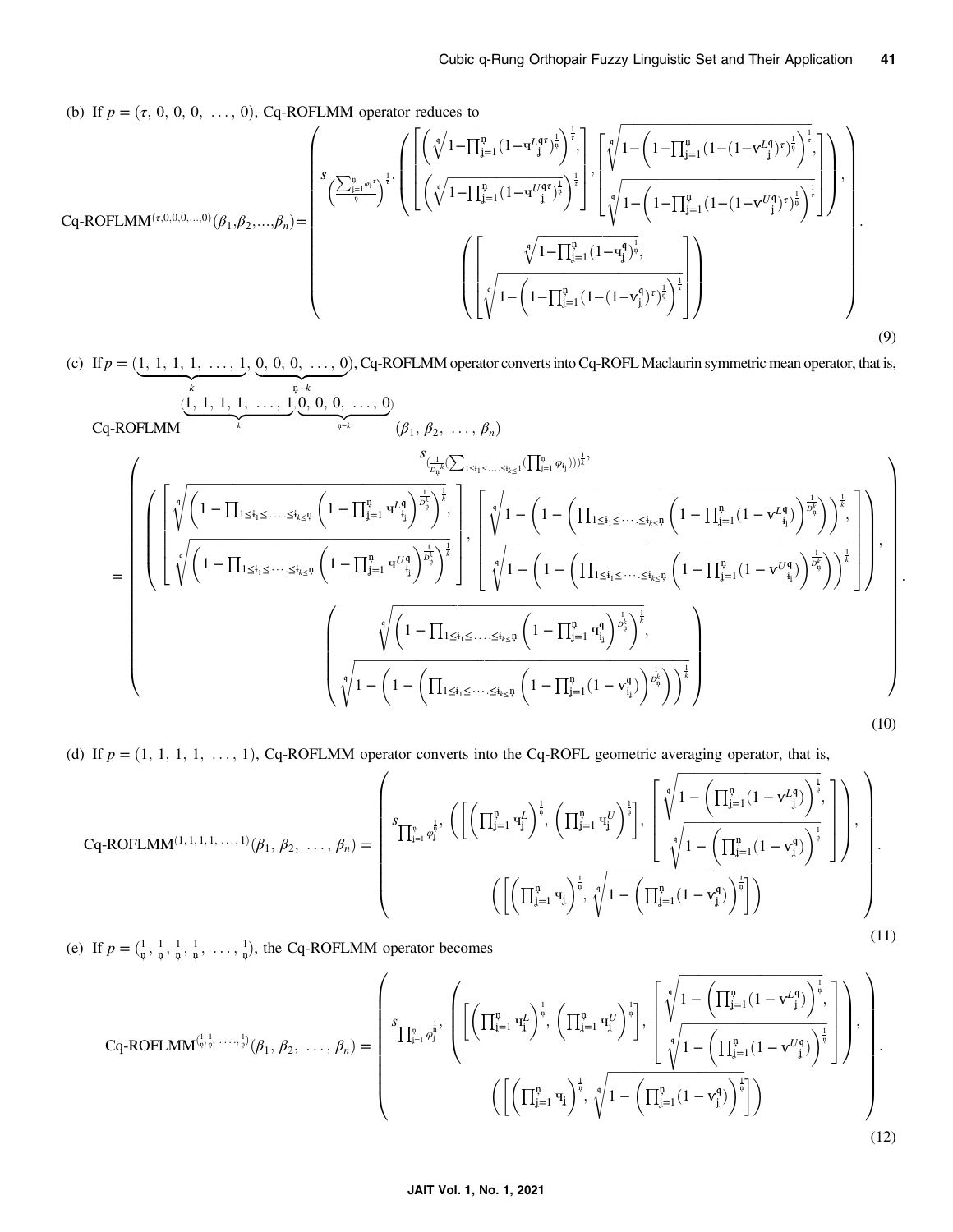<span id="page-5-0"></span>**Definition 10:** Let  $\beta_i = (s_{\varphi_i}, \left( (\begin{bmatrix} \mathbf{u}_i^L, \mathbf{u}_i^U \end{bmatrix}, \begin{bmatrix} \mathbf{v}_i^L, \mathbf{v}_i^U \end{bmatrix}), (\mathbf{u}_i, \mathbf{v}_i) \right)$ ) be a family of Cq-ROFLNs  $B = \{\beta_i, \beta_2, \beta_3, \beta_4, \beta_5, \beta_6, \beta_7, \beta_8, \beta_9, \beta_9, \beta_9, \beta_9, \beta_9, \beta_9, \beta$ family of Cq-ROFLNs,  $B = {\beta_1, \beta_2, ..., \beta_n}$  and  $w =$ <br>(w w =  $w^2$  denote the weight vector (WV) of  $(w_1, w_2, \ldots, w_n)^E$  denote the weight vector (WV) of  $\beta_i$  (**i** = 1, 2, ..., **n**) with  $w_i \in [0, 1]$  and  $\sum_{i=1}^n w_i = 1$ , and  $p = (p_1, p_2, \ldots, p_n) \in \mathbb{R}^n$  denotes the PV then a Co $p = (p_1, p_2, \ldots, p_n) \in R^n$  denotes the PV, then a Cq-ROFLWMM is a mapping Cq-ROFLWMM<sup>p</sup> $(\beta_1, \beta_2, \ldots, \beta_n)$ :  $\beta$ <sup>n</sup>  $\rightarrow \beta$ , such that

$$
Cq-ROFLWMM^{p}(\beta_{1}, \beta_{2}, ..., \beta_{n})
$$
  
=  $\left(\frac{1}{n!} \left( \bigoplus_{\theta \in s_{n}} \left( \otimes_{j=1}^{n} (w_{\theta(j)}\beta_{\theta(j)})^{p_{j}} \right) \right) \right) \sum_{j=1}^{n} p_{j},$  (13)

where  $\vartheta(j)(j = 1, 2, 3, ..., n)$  denotes any permutation of  $(1, 2, 3, \ldots, n)$  and  $s_n$  denotes the family of all permutation of  $\vartheta(j)(j = 1, 2, 3, \ldots, n).$ 

**Theorem 2:** Suppose  $\beta_i = (s_{\varphi_i}, (([\mathbf{q}_i^L, \mathbf{q}_i^U], [\mathbf{v}_i^L, \mathbf{v}_i^U]), (\mathbf{q}_i, \mathbf{v}_i)))$ **i heorem** 2: suppose  $p_i = (s_{\varphi_i}, (([q_i, q_i], [v_i, v_i]), (q_i, v_i)))$ <br>be a collection of Cq-ROFLNs,  $w = (w_1, w_2, ..., w_p)^E$  be a<br>WN of  $\beta$  (i - 1.2, b)  $w \in [0, 1]$  and  $\Sigma^{\mathfrak{p}}$ ,  $w = 1$  and  $w = 1$ WV of  $\beta_i$  ( $i = 1, 2, ..., n$ ),  $w_i \in [0, 1]$  and  $\sum_{i=1}^n w_i = 1$ , and  $p =$ <br>  $(p_i, p_2, \ldots, p_i) \in R^n$  be a PV then  $C_0$ -ROFI WMMP  $(\beta, \beta_2)$  $(p_1, p_2, \ldots, p_n) \in \mathbb{R}^n$  be a PV, then Cq-ROFLWMM $P(\beta_1, \beta_2, \ldots, \beta_n)$  $\ldots, \beta_n$ ) is still a Cq-ROFLN and

$$
Cq-ROFLWMM^{p}(\beta_1,\beta_2,...,\beta_{\mathfrak{p}})=(s_{\varphi},(([\mathbf{q}^{L},\mathbf{q}^{U}],[\mathbf{v}^{L},\mathbf{v}^{U}]),(\mathbf{q},\mathbf{v}))),
$$
\n(14)

where

$$
\begin{split} \varphi &= \bigg( \frac{1}{\mathfrak{y}!} \bigg( \sum_{\vartheta \in s_{\mathfrak{y}}} \bigg( \prod_{j=1}^{\mathfrak{p}} \big( w_{\vartheta(j)} \beta_{\vartheta(j)} \big)^{p_{j}} \bigg) \bigg) \bigg) ^{\sum_{j=1}^{\mathfrak{p}} p_{j}} , \\ &\mathbf{y}^{L} = \bigg( \sqrt[4]{\mathfrak{1} - \bigg( \prod_{\vartheta \in s_{\mathfrak{y}}} \bigg( 1 - \bigg( \prod_{j=1}^{\mathfrak{p}} \big( 1 - \big( 1 - \mathbf{y}^{L \mathfrak{q}}_{\vartheta(j)} \big)^{w_{\vartheta(j)}} \big) \bigg)^{p_{j}} \bigg) \bigg)^{\frac{1}{\mathfrak{y}!}} \bigg) ^{\sum_{j=1}^{\mathfrak{p}} p_{j}} , \\ &\mathbf{y}^{U} = \bigg( \sqrt[4]{\mathfrak{1} - \bigg( \prod_{\vartheta \in s_{\mathfrak{y}}} \bigg( 1 - \bigg( \prod_{j=1}^{\mathfrak{p}} \big( 1 - \big( 1 - \mathbf{y}^{U \mathfrak{q}}_{\vartheta(j)} \big)^{w_{\vartheta(j)}} \big) \bigg)^{p_{j}} \bigg) \bigg)^{\frac{1}{\mathfrak{y}!}} \bigg) ^{\sum_{j=1}^{\mathfrak{p}} p_{j}} , \end{split}
$$

$$
\mathbf{v}^L = \sqrt[4]{1 - \left(1 - \left(\prod_{\theta \in s_q} \left(1 - \prod_{j=1}^{\eta} \left(1 - (\mathbf{v}^L_{\theta(j)})^{w_{\theta(j)}}\right)^{p_j}\right)\right)^{\frac{1}{\eta'}}\right)^{\sum_{j=1}^{\eta} p_j}},
$$

$$
\mathbf{v}^U=\sqrt[4]{1-\left(1-\left(\prod_{\vartheta\in\mathfrak{H}_\eta}\left(1-\prod_{j=1}^\eta\left(1-(\mathbf{v}^U_{\ \vartheta(j)}^{q})^{w_{\vartheta(j)}}\right)^{p_j}\right)\right)^{\frac{1}{q!}}\right)^{\sum_{j=1}^\eta p_j}}
$$

$$
\mathbf{q}=\Bigg(\sqrt[4]{1-\Bigg(\prod_{\vartheta\in\mathcal{S}_{\mathfrak{p}}}\Bigg(1-\bigg(\prod_{j=1}^{\mathfrak{p}}\big(1-(1-\mathbf{q}_{\vartheta(j)}^{\mathfrak{q}})^{w_{\vartheta(j)}}\bigg)\Bigg)^{p_{j}}\Bigg)\Bigg)^{\frac{1}{q_{j}}}\Bigg)^{\frac{1}{\sum_{j=1}^{\mathfrak{q}}p_{j}}},\text{and}
$$

$$
v=\sqrt[4]{1-\bigg(1-\bigg(\prod_{\beta\in\mathcal{S}_\eta}\bigg(1-\prod_{j=1}^\eta\big(1-(v^\mathfrak{q}_{\vartheta(j)})^{w_{\vartheta(j)}}\big)^{p_j}\bigg)\bigg)^{\frac{1}{\eta!}}\bigg)\frac{\sum_{j=1}^\eta \rho_j}{\sum_{j=1}^\eta \rho_j}}.
$$

**Proof:** Since  $\beta_{\theta(i)}$  is a Cq-ROFLN, we get  $w_{\theta(i)}\beta_{\theta(i)}$  is also a Cq-ROFLN. Using the operation of Cq-ROFLNs, we get

$$
\begin{split} w_{\theta(j)}\beta_{\theta(j)}=&\left(\left(\left[\begin{array}{c} \sqrt[q]{1-(1-{\bf{q}}^{Lq}_{\ \ \theta(j)})^{w_{\theta(j)}}},\\ \sqrt[q]{1-(1-{\bf{q}}^{Uq}_{\ \ \theta(j)})^{w_{\theta(j)}}}\end{array}\right],\ \left[{\bf{v}}^{L^{w_{\theta(j)}}}_{\ \ \theta(j)},\ {\bf{v}}^{U^{w_{\theta(j)}}}_{\ \ \theta(j)}\right]\right),\\ &\left(\sqrt[q]{1-(1-{\bf{q}}^{q}_{\ \ \theta(j)})^{w_{\theta(j)}}},\ {\bf{v}}^{w_{\theta(j)}}_{\ \ \theta(j)}\right)\right). \end{split}
$$

Hence, the required result can be obtained by using Theorem 1. Also, it can be easily verified that the Cq-ROFLWMM<sup>p</sup> operators also satisfy the monotonicity and boundedness property. Furthermore, we examine some particular cases of Cq-ROFLWMM operator according to PV  $p = (p_1, p_2, \ldots, p_n) \in R^n$ .

Let  $\beta_i = (s_{\varphi_i}, (([\mathbf{q}_i^L, \mathbf{q}_i^U], [\mathbf{v}_i^L, \mathbf{v}_i^U]), (\mathbf{q}_i, \mathbf{v}_i))) (\mathbf{i} = 1, 2, 3, ..., \mathbf{p})$  and be nity of Co-ROFI Ns,  $w = (w_i, w_i, w_i, w_i)$  be denotes a WV of ɨ -ɨ -a family of Cq-ROFLNs, <sup>w</sup> <sup>=</sup> <sup>ð</sup>w1; <sup>w</sup>2; :::; <sup>w</sup><sup>ņ</sup>Þ<sup>E</sup> denotes a WV of  $\beta_i$  (**i** = 1, 2, ..., n),  $w_i \in [0, 1], \sum_{i=1}^n w_i = 1$ , and  $p = (p_1, p_2, ..., p_n) \in$ <br> $B_{\nu}^n$  denotes a PV  $R<sup>n</sup>$  denotes a PV.

(1) If  $p = (1, 0, 0, 0, \ldots, 0)$ , Cq-ROFLWMM operator reduces to

 $Cq$ -ROFLWMM $^{(1,0,0,0,...,0)}(\beta_1,\beta_2,\beta_3,...,\beta_n)$ 

$$
= \left(\begin{matrix} s_{\sum_{j=1}^{\eta} \frac{w_j}{\eta} \rho_j}, \left( \begin{bmatrix} \sqrt[\eta]{1-\prod_{j=1}^{\eta} (1-q^Lj^{\eta})^{\frac{w_j}{\eta}} } \\ \sqrt[\eta]{1-\prod_{j=1}^{\eta} (1-q^Uj^{\eta})^{\frac{w_j}{\eta}} } \end{bmatrix}, \left[ \prod_{j=1}^{\eta} v^{L^{\frac{w_j}{\eta}}}_{j}, \prod_{j=1}^{\eta} v^{U^{\frac{w_j}{\eta}}}_{j} \right] \right), \\ \left( \begin{bmatrix} \sqrt[\eta]{1-\prod_{j=1}^{\eta} (1-q^q_j)^{\frac{w_j}{\eta}} }, \prod_{j=1}^{\eta} v^{\frac{w_j}{\eta}}_{j} \end{bmatrix} \right) \end{matrix} \right). \tag{15}
$$

(2) If 
$$
p = (\underbrace{1, 1, 1, 1, \ldots, 1}_{k}, \underbrace{0, 0, 0, \ldots, 0}_{n-k})
$$
, Cq-ROFLWMM

operator converts into Cq-ROFL weighted Maclaurin symmetric mean operator.

**Definition 11:** Let  $\beta_i = (s_{\varphi_i}, \left( (\begin{bmatrix} \mathbf{u}_i^L & \mathbf{u}_i^U \end{bmatrix}, \begin{bmatrix} \mathbf{v}_i^L & \mathbf{v}_i^U \end{bmatrix}), (\mathbf{u}_i, \mathbf{v}_i) \right)$  be a collection of Cq-ROFLNs and  $\mathbf{B} = \{\beta, \beta, \beta, \beta, \beta, \gamma\}$  and **EXECUTE:** Let  $p_i = (s_{\varphi_i}, (([4_i, 4_i], [v_i, v_i]), (4_i, v_i)))$  be a<br>collection of Cq-ROFLNs, and  $B = {\beta_1, \beta_2, ..., \beta_n}$  and<br> $B = (n, n, ..., n) \in R^n$  denote a PV then a Cq ROFLDMM  $p = (p_1, p_2, \ldots, p_n) \in R^n$  denote a PV, then a Cq-ROFLDMM operator is a mapping Cq-ROFLDMM<sup>p</sup>:  $\beta$ <sup>n</sup>  $\rightarrow \beta$ , such that

$$
Cq-ROFLDMMp(\beta_1, \beta_2, ..., \beta_\eta)
$$
  
= 
$$
\frac{1}{\sum_{j=1}^{\eta} p_j} \left( \bigoplus_{\theta \in s_\eta} (\otimes_{j=1}^{\eta} p_j \beta_{\theta(j)}) \right)^{\frac{1}{\eta!}},
$$
 (16)

where  $\vartheta(i)(i = 1, 2, 3, ..., n)$  denotes any permutation of  $(1, 2, 3, \ldots, n)$  and  $s_n$  denotes the family of all permutation of  $\vartheta(j)(j = 1, 2, 3, ..., n)$ .

**Theorem 3:** Let  $\beta_i = (s_{\varphi_i}, (([\mathbf{q}_i^L, \mathbf{q}_i^U], [\mathbf{v}_i^L, \mathbf{v}_i^U]), (\mathbf{q}_i, \mathbf{v}_i)))$  be a collection of Cq-ROFI Ns and  $p = (p_1, p_2, \ldots, p_n) \in \mathbb{R}^n$  denote a collection of Cq-ROFLNs and  $p = (p_1, p_2, \ldots, p_n) \in R^n$  denote a PV, then Cq-ROFLDMM $P(\beta_1, \beta_2, ..., \beta_n)$  is also a Cq-ROFLN and

$$
Cq-ROFLDMM^{p}(\beta_1, \beta_2, \ldots, \beta_{\eta})
$$
  
=  $(s_{\varphi}, (([u^{L}, u^{U}], [v^{L}, v^{U}]), (u, v)))$  (17)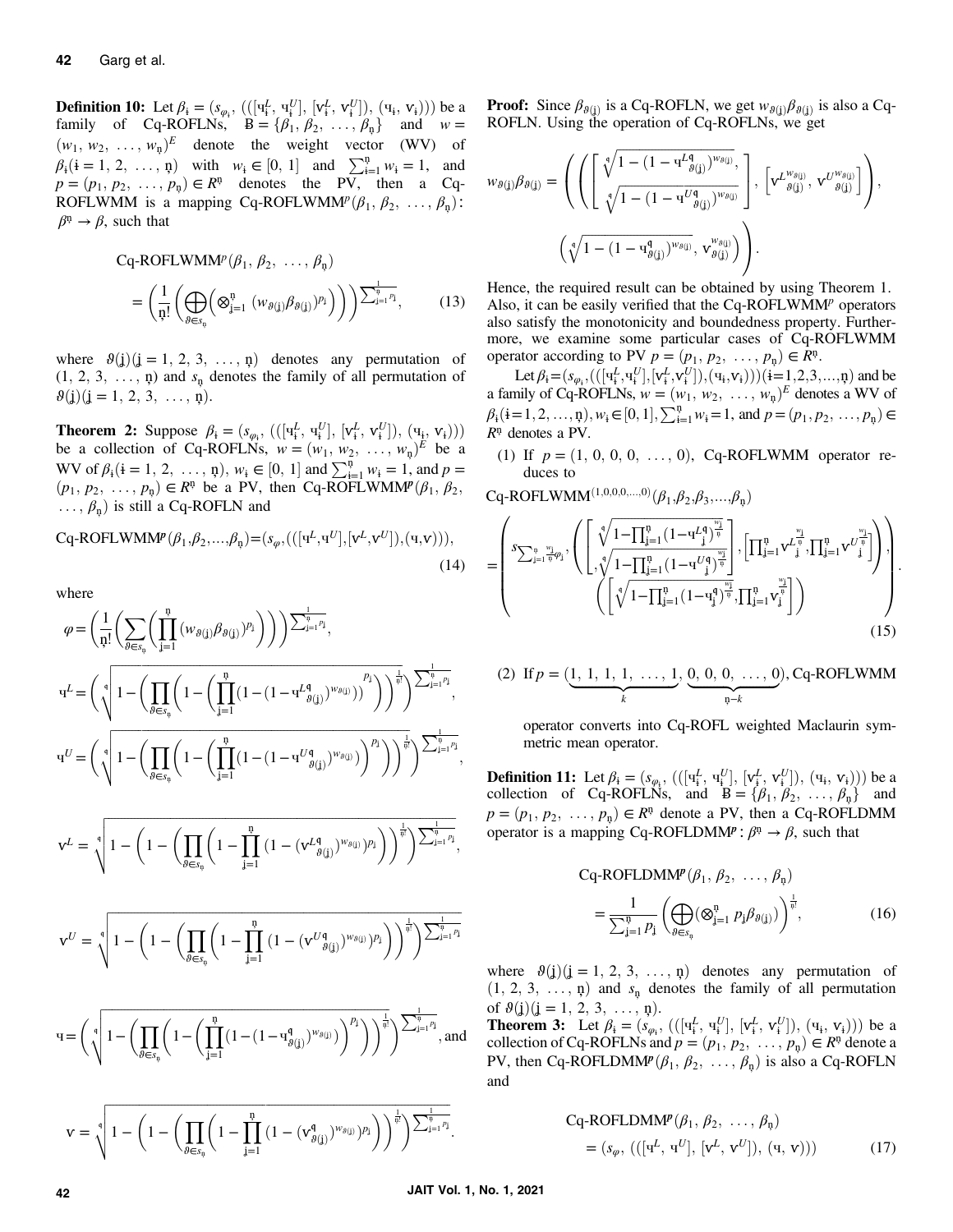where

$$
\varphi = \frac{1}{\sum_{j=1}^{n} p_j} \left( \prod_{\theta \in s_0} \left( \sum_{j=1}^{n} p_j \varphi_{\theta(j)} \right) \right)^{\frac{1}{\eta!}},
$$
\n
$$
q^{L} = \sqrt[4]{1 - \left( 1 - \left( \prod_{\theta \in s_0} \left( 1 - \prod_{j=1}^{n} \left( 1 - q^{L} \frac{q_{(j)}}{\theta(j)} \right)^{p_j} \right) \right)^{\frac{1}{\eta!}} \right)^{\frac{1}{\sum_{j=1}^{n} p_j}},
$$
\n
$$
q^{U} = \sqrt[4]{1 - \left( 1 - \left( \prod_{\theta \in s_0} \left( 1 - \prod_{j=1}^{n} \left( 1 - q^{U} \frac{q_{(j)}}{\theta(j)} \right)^{p_j} \right) \right)^{\frac{1}{\eta!}} \right)^{\frac{1}{\sum_{j=1}^{n} p_j}},
$$
\n
$$
v^{L} = \left( \sqrt[4]{1 - \left( \prod_{\theta \in s_0} \left( 1 - \left( \prod_{j=1}^{n} v^{L p_j} \right)^{q_j} \right) \right)^{\frac{1}{\eta!}} \right)^{\frac{1}{\sum_{j=1}^{n} p_j}},
$$
\n
$$
v^{U} = \left( \sqrt[4]{1 - \left( \prod_{\theta \in s_0} \left( 1 - \left( \prod_{j=1}^{n} v^{L p_j} \right)^{q_j} \right) \right)^{\frac{1}{\eta!}} \right)^{\frac{1}{\sum_{j=1}^{n} p_j}},
$$
\n
$$
q = \sqrt[4]{1 - \left( 1 - \left( \prod_{\theta \in s_0} \left( 1 - \prod_{j=1}^{n} \left( 1 - q \frac{q_{(j)}}{\theta(j)} \right)^{p_j} \right) \right)^{\frac{1}{\eta!}} \right)^{\frac{1}{\sum_{j=1}^{n} p_j}},
$$
\n
$$
v = \left( \sqrt[4]{1 - \left( \prod_{\theta \in s_0} \left( 1 - \left( \prod_{j=1}^{n} v^{P_j} \right)^{q_j} \right) \right)^{\frac{1}{\eta!}} \right)^{\frac{1}{\sum_{j=1}^{n} p_j}},
$$

Proof: Based on the operations of Cq-ROFLNs defined in Definition 8 and  $(16)$  $(16)$ , we can easily deduce the required result.

Also, it can be easily derived that this operator also satisfies the idempotency, monotonicity, and boundedness properties as stated in Properties 1–3. Furthermore, some particular cases of Cq-ROFLDMM operator are examined with respect to  $p = (p_1, p_2, \ldots, p_n) \in R^n$  as follows:

(a) If  $p = (1, 0, 0, 0, \ldots, 0)$ , Cq-ROFLDMM operator reduced to

 $Cq$ -ROFLDMM $^{(1,0,0,0,\dots,0)}(\beta_1,\beta_2,\beta_3,\dots,\beta_n)$ 

$$
= \left(\begin{matrix} \displaystyle s_{\prod_{j=1}^{\eta} \phi_j^{\frac{1}{\eta}}}, \left(\left[\left(\prod_{j=1}^{n} \mathbf{q}_j^L\right)^{\frac{1}{\eta}}, \, \right] , \left[\sqrt[q]{1-\left(\prod_{j=1}^{n} (1-\mathbf{V}^{L^{\mathbf{q}}}_{\cdot j})\right)^{\frac{1}{\eta}}}, \, \right] \right) \right) \\ \displaystyle \left(\left[\left(\prod_{j=1}^{n} \mathbf{q}_j\right)^{\frac{1}{\eta}}, \sqrt[q]{1-\left(\prod_{j=1}^{n} (1-\mathbf{V}^{U^{\mathbf{q}}}_{\cdot j})\right)^{\frac{1}{\eta}}}\right] \right) \right) \\ \displaystyle \left(\left[\left(\prod_{j=1}^{n} \mathbf{q}_j\right)^{\frac{1}{\eta}}, \sqrt[q]{1-\left(\prod_{j=1}^{n} (1-\mathbf{V}^{q}_j)\right)^{\frac{1}{\eta}}}\right] \right) \right) \end{matrix} \tag{18}
$$

:

- (b) If  $p = (\tau, 0, 0, 0, \ldots, 0)$ , Cq-ROFLDMM operator converts into generalized Cq-ROFL geometric operator.
- (c) If  $p = (\underbrace{1, 1, 1, 1, \ldots, 1}_{1}, \underbrace{0, 0, 0, \ldots, 0}_{2})$ , Cq-ROFLDMM operator converts into Cq-ROFL<sup>n–k</sup> geometric Maclaurin symmetric mean operator.
- (d) If  $p = (1, 1, 1, 1, \ldots, 1)$ , Cq-ROFLDMM operator becomes

$$
Cq - ROFLDMM^{(1,1,1,1,1,1,1,1)}(\beta_1, \beta_2, \beta_3, \dots, \beta_{\mathfrak{P}}) = \begin{pmatrix} s_{\frac{1}{\mathfrak{P}}(\sum_{j=1}^{\mathfrak{p}} \varphi_j)}, \left( \begin{bmatrix} \sqrt[4]{1 - \left( \prod_{j=1}^{\mathfrak{p}} (1 - \mathfrak{P}_{j}^{\ell 4}) \right)^{\frac{1}{\mathfrak{p}}}}, \\ \sqrt[4]{1 - \left( \prod_{j=1}^{\mathfrak{p}} (1 - \mathfrak{P}_{j}^{\ell 4}) \right)^{\frac{1}{\mathfrak{p}}}} \end{bmatrix}, \begin{bmatrix} \left( \prod_{j=1}^{\mathfrak{p}} v_{j}^{L} \right)^{\frac{1}{\mathfrak{p}}}, \left( \prod_{j=1}^{\mathfrak{p}} v_{j}^{L} \right)^{\frac{1}{\mathfrak{p}}} \end{bmatrix} \right), \\ \left( \begin{bmatrix} \sqrt[4]{1 - \left( \prod_{j=1}^{\mathfrak{p}} (1 - \mathfrak{P}_{j}^{4}) \right)^{\frac{1}{\mathfrak{p}}}}, \left( \prod_{j=1}^{\mathfrak{p}} v_{j} \right)^{\frac{1}{\mathfrak{p}}} \end{bmatrix} \right) \end{pmatrix} \tag{19}
$$

(e) If  $p = (\frac{1}{\varphi}, \frac{1}{\varphi}, \frac{1}{\varphi}, \frac{1}{\varphi}, \dots, \frac{1}{\varphi})$ , Cq-ROFLDMM operator converts into Cq-ROFL geometric averaging operator, that is,

$$
Cq-ROFLDMM^{p}(\beta_{1}, \beta_{2}, \beta_{3}, ..., \beta_{\eta}) = \left(\begin{array}{c} s_{\frac{1}{\eta}(\sum_{j=1}^{n} \varphi_{j})}, \left( \left[ \sqrt[4]{1 - \left( \prod_{j=1}^{n} (1 - \Psi_{j}^{\ell 4}) \right)^{\frac{1}{\eta}}}, \left[ \left( \prod_{j=1}^{n} v_{j}^{\ell} \right)^{\frac{1}{\eta}}, \left( \prod_{j=1}^{n} v_{j}^{\ell} \right)^{\frac{1}{\eta}} \right] \right), \\ \left( \left[ \sqrt[4]{1 - \left( \prod_{j=1}^{n} (1 - \Psi_{j}^{\ell 4}) \right)^{\frac{1}{\eta}}}, \left( \prod_{j=1}^{n} v_{j} \right)^{\frac{1}{\eta}} \right] \right) \right) \right) \right) \end{array} \tag{20}
$$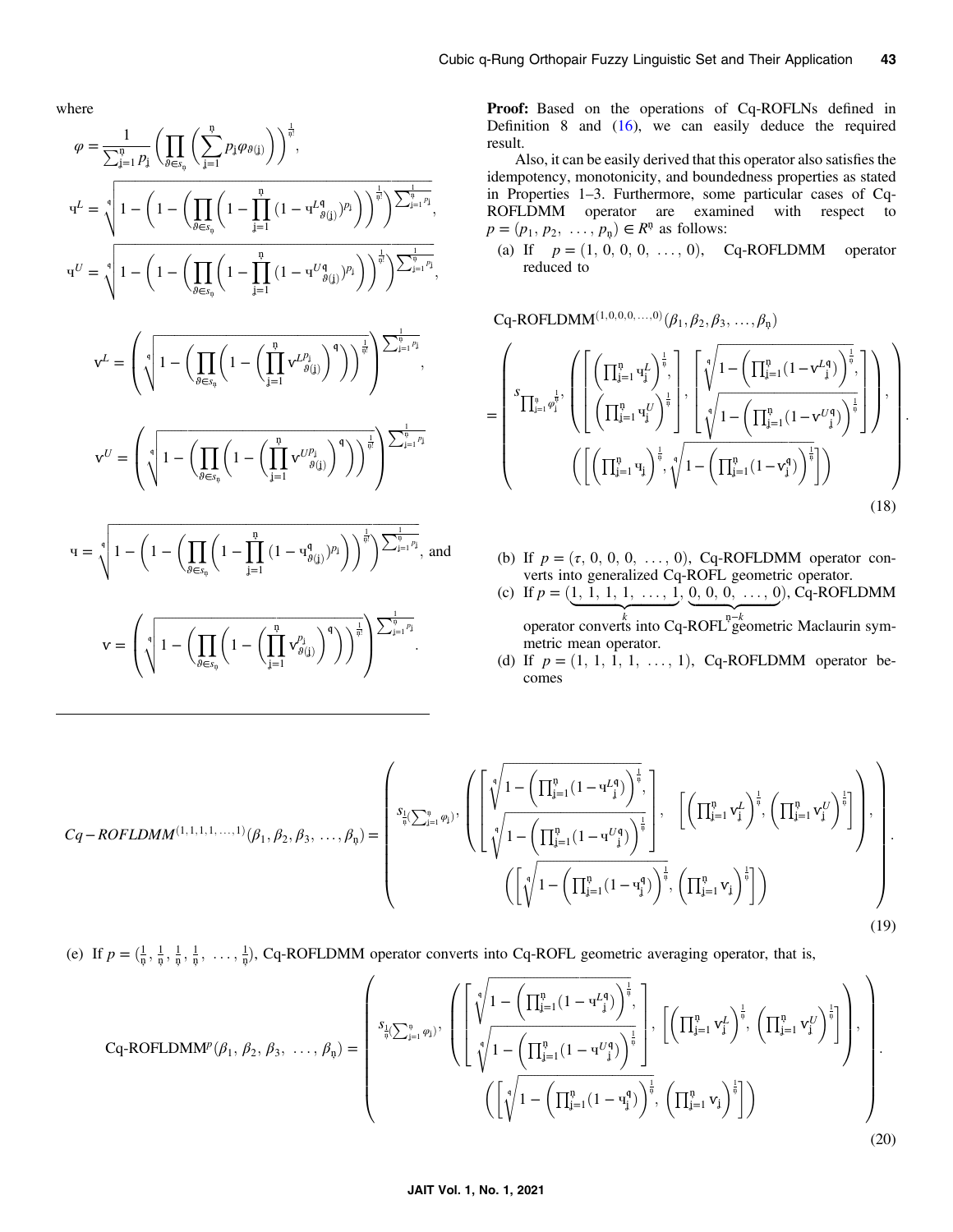<span id="page-7-0"></span>**Definition 12:** Let  $\beta_i = (s_{\varphi_i}, \left( (\begin{bmatrix} \mathbf{u}_i^L, \mathbf{u}_i^U \end{bmatrix}, \begin{bmatrix} \mathbf{v}_i^L, \mathbf{v}_i^U \end{bmatrix}), (\mathbf{u}_i, \mathbf{v}_i) \right)$ ) be a collection of Cq-ROFI Ns  $\mathbf{B} = \{\beta_i, \beta_i, \beta_i, \beta_i\}$  and collection of Cq-ROFLNs,  $B = \{\beta_1, \beta_2, \dots, \beta_p\}$  and<br> $w = (w, w, w) \in \text{denote } W M \in \mathcal{B}$  (i = 1.2, n)  $w \in [0, 1]$  $w = (w_1, w_2, \dots, w_p)^E$  denote a WV of  $\beta_i$  $(i = 1, 2, \dots, n), w_i \in [0, 1],$  $\sum_{i=1}^{n} w_i = 1$ , and  $p = (p_1, p_2, \dots, p_n) \in R^n$  denote a PV, then a<br>Co-BOEI DWMM is a manning Co-BOEI DWMM<sup>p</sup>:  $\beta^n \to \beta$ Cq-ROFLDWMM is a mapping Cq-ROFLDWMMP: $\beta$ <sup>n</sup>  $\rightarrow \beta$ , such that

$$
Cq-ROFLDMMp(\beta_1, \beta_2, ..., \beta_n)
$$
  
= 
$$
\frac{1}{\sum_{j=1}^n p_j} \left( \otimes_{\theta \in s_n} (\bigoplus_{j=1}^n p_j(\beta_{\theta(j)})^{w_{\theta(j)}}) \right)^{\frac{1}{n!}},
$$
 (21)

where  $\vartheta(j)(j = 1, 2, 3, ..., \eta)$  is any permutation of  $(1, 2, 3, \ldots, n)$  and  $s_n$  is the family of all permutation of  $\vartheta(j)(j = 1, 2, 3, \ldots, n)$ .

**Theorem 4:** Let  $\beta_i = (s_{\varphi_i}, (([\mathbf{q}_i^L, \mathbf{q}_i^U], [\mathbf{v}_i^L, \mathbf{v}_i^U]), (\mathbf{q}_i, \mathbf{v}_i)))$  be a collection of Cq-ROFI Ns  $w = (w_i, w_i, \mathbf{w})^E$  denotes a WV ɨ -ɨ -collection of Cq-ROFLNs, <sup>w</sup> <sup>=</sup> ðw1; <sup>w</sup>2; :::; <sup>w</sup><sup>ņ</sup>Þ<sup>E</sup> denotes a WV of  $\beta_i$  ( $i = 1, 2, ..., n$ ) with  $w_i \in [0, 1]$ , and  $\sum_{i=1}^{n} w_i = 1$  and  $n = (n, n_0, n_1) \in \mathbb{R}^n$  denote a PV then  $Ca$ -ROFI DWMMP  $p = (p_1, p_2, \ldots, p_n) \in R^n$  denote a PV, then Cq-ROFLDWMMP  $(\beta_1, \beta_2, \ldots, \beta_n)$  is still a Cq-ROFLN and

$$
Cq-ROFLDWMMp(\beta_1, \beta_2, ..., \beta_n)
$$
  
=  $(s_{\varphi}, (([q^L, q^U], [v^L, v^U]), (q, v))),$  (22)

where

$$
\varphi = \frac{1}{\sum_{j=1}^{n} p_j} \left( \prod_{\theta \in s_{\varrho}} \left( \sum_{j=1}^{n} p_j (\varphi_{\theta(j)})^{w_{\theta(j)}} \right)^{\frac{1}{\varrho!}},
$$
  
\n
$$
\mathbf{q}^{L} = \sqrt[4]{1 - \left( 1 - \left( \prod_{\theta \in s_{\varrho}} \left( 1 - \prod_{j=1}^{n} \left( 1 - (\mathbf{q}^{L} \mathbf{q}_{(j)})^{w_{\theta(j)}} \right)^{p_j} \right) \right)^{\frac{1}{\varrho!}} \right)^{\frac{1}{\varrho!}}} \sum_{j=1}^{\frac{1}{\varrho}} n_j},
$$
  
\n
$$
\mathbf{q}^{U} = \sqrt[4]{1 - \left( 1 - \left( \prod_{\theta \in s_{\varrho}} \left( 1 - \prod_{j=1}^{n} \left( 1 - (\mathbf{q}^{U} \mathbf{q}_{(j)})^{w_{\theta(j)}} \right)^{p_j} \right) \right)^{\frac{1}{\varrho!}} \right)^{\frac{1}{\varrho!}}} \sum_{j=1}^{\frac{1}{\varrho}} n_j},
$$
  
\n
$$
\mathbf{v}^{L} = \left( \sqrt[4]{1 - \left( \prod_{\theta \in s_{\varrho}} \left( 1 - \left( \prod_{j=1}^{n} \left( 1 - (1 - \mathbf{v}^{L} \mathbf{q}_{(j)})^{w_{\theta(j)}} \right)^{p_j} \right) \right) \right)^{\frac{1}{\varrho!}}} \right)^{\frac{1}{\varrho!}} \sum_{j=1}^{\frac{1}{\varrho}} n_j},
$$

$$
\mathbf{v}^U=\binom{\sqrt[4]{1-(\prod_{\theta\in s_{\mathfrak{y}}}(1-(\prod_{j=1}^{\mathfrak{y}}{(1-(1-\mathbf{v}^U_{\ \ \beta(j)})^{w_{\theta(j)}})^{p_j})))^{\frac{1}{\mathfrak{y}^1}}}}{\sum_{j=1}^{\mathfrak{y}}{P_j}}
$$

$$
\mathbf{q}=\sqrt[4]{1-\left(1-\left(\prod_{\vartheta\in S_{\mathfrak{q}}}\left(1-\prod_{j=1}^{\mathfrak{p}}\left(1-(\mathbf{q}_{\vartheta(j)}^{\mathfrak{q}})^{w_{\vartheta(j)}})^{p_j}\right)\right)^{\frac{1}{q!}}\right)^{\sum_{j=1}^{\mathfrak{q}}p_j}}, \text{ and}
$$

$$
\mathbf{v}=\bigg(\sqrt[q]{1-\bigg(\prod_{\vartheta\in\mathcal{S}_\eta}\bigg(1-\bigg(\prod_{j=1}^\eta\big(1-(1-\mathbf{v}^\text{q}_{\vartheta(j)})^{w_{\vartheta(j)}}\big)^{p_j}\bigg)\bigg)\bigg)^\frac{1}{\eta!}}\bigg)^{\sum_{j=1}^\frac{1}{\eta}p_j}.
$$

**Proof:** Since 
$$
\beta_{\vartheta(j)}
$$
 is a Cq-ROFLN, we get  $(\beta_{\vartheta(j)})^{w_{\vartheta(j)}}$  is also a Cq-ROFLN. Using the operation of Cq-ROFLNs, we get

Hence, required result can be obtained using Theorem 2.

Some special cases of this operator are stated as follows: (a) If  $p = (1, 0, 0, 0, \ldots, 0)$ , we have

 $Cq$ -ROFLDWMM<sup> $(1,0,0,0,...,0)$ </sup> $(\beta_1, \beta_2, \beta_3,..., \beta_n)$ =

$$
\left(\prod_{j=1}^{s_{\frac{w_{j}}{q}}}\prod_{j=1}^{\frac{w_{j}}{q}}\left(\left[\prod_{j=1}^{p}\mathbf{q}_{j}^{L^{\frac{w_{j}}{q}}},\prod_{j=1}^{p}\mathbf{q}_{j}^{U^{\frac{w_{j}}{q}}}\right],\left[\sqrt[q]{\frac{1-\prod_{j=1}^{p}\left(1-v^{L}\right)_{j}^{\frac{w_{j}}{q}}}{\sqrt[q]{1-\prod_{j=1}^{q}\left(1-v^{U}\right)_{j}^{\frac{w_{j}}{q}}}}}\right]\right),\left(\left[\prod_{j=1}^{p}\mathbf{q}_{j}^{\frac{w_{j}}{q}},\sqrt[q]{1-\prod_{j=1}^{p}\left(1-v^{U}\right)_{j}^{\frac{w_{j}}{q}}}\right]\right)\right),\left(\prod_{j=1}^{p}\mathbf{q}_{j}^{\frac{w_{j}}{q}}\right),\left(\prod_{j=1}^{p}\mathbf{q}_{j}^{\frac{w_{j}}{q}},\sqrt[q]{1-\prod_{j=1}^{p}\left(1-v^{U}\right)_{j}^{\frac{w_{j}}{q}}}\right]}\right),\left(\prod_{j=1}^{p}\mathbf{q}_{j}^{\frac{w_{j}}{q}}\right),\left(\prod_{j=1}^{p}\mathbf{q}_{j}^{\frac{w_{j}}{q}}\right),\left(\prod_{j=1}^{p}\mathbf{q}_{j}^{\frac{w_{j}}{q}}\right),\left(\prod_{j=1}^{p}\mathbf{q}_{j}^{\frac{w_{j}}{q}}\right),\left(\prod_{j=1}^{p}\mathbf{q}_{j}^{\frac{w_{j}}{q}}\right),\left(\prod_{j=1}^{p}\mathbf{q}_{j}^{\frac{w_{j}}{q}}\right),\left(\prod_{j=1}^{p}\mathbf{q}_{j}^{\frac{w_{j}}{q}}\right),\left(\prod_{j=1}^{p}\mathbf{q}_{j}^{\frac{w_{j}}{q}}\right),\left(\prod_{j=1}^{p}\mathbf{q}_{j}^{\frac{w_{j}}{q}}\right),\left(\prod_{j=1}^{p}\mathbf{q}_{j}^{\frac{w_{j}}{q}}\right),\left(\prod_{j=1}^{p}\mathbf{q}_{j}^{\frac{w_{j}}{q}}\right),\left(\prod_{j=1}^{p}\mathbf{q}_{
$$

(b) If  $p = (\underbrace{1, 1, 1, 1, \ldots, 1}_{k})$  $, 0, 0, 0, ..., 0$  $\underbrace{0,0,0,\ldots,0}_{n-k}$ , Cq-ROFLDWMM

operator converts into Cq-ROFL WG Maclaurin symmetric mean operator.

# V. MODEL FOR MADM WITH CQ-ROFL INFORMATION

In this section, we discuss an MADM method using the Cq-ROFL data using established Cq-ROFLWMM operator or Cq-ROFLDWMM operator. The succeeding notions will be used for possible assessment to develop technology commercialization with Cq-ROFL information. Also, a numerical example is illustrated.

# A. PROPOSED ALGORITHM

Using the given LTs set  $L = \{l_1, l_2, \ldots, l_n\}$ , let  $A = \{A_1, A_2, \ldots, A_m\}$  denotes a collection of  $m$  alternatives,  $B = \{B_1, B_2, \ldots, B_n\}$  denotes a collection of attributes, and  $w = (w_1, w_2, \ldots, w_n)$  denotes a WV of attributes,  $w_i \ge 0$ , and  $\sum_{i=1}^{n} w_i = 1$ . Let  $A = (a_{ij})_{m \times n}$  denotes a DM matrix, where  $a_{ij} = (s_{\varphi_{ij}}, ([q_{ij}^L, q_{ij}^U], [v_{ij}^L, v_{ij}^U]), (q_{ij}, v_{ij})), s_{\varphi_{ij}} \in L$ ,  $q_{ij}$  denotes the degree that the alternative  $A_i$  satisfies the attribute  $B_i$  given by the decision-maker, and  $v_{ij}$  shows the degree that the alternative  $A_i$  does not satisfy the attribute  $B_i$  given by the decision-maker,  $\mathbf{u}_{ij}$ ,  $\mathbf{v}_{ij} \in [0, 1]$ , and  $(\mathbf{u}_{ij}^U)^q + (\mathbf{v}_{ij}^U)^q \in [0, 1], i = 1, 2, 3, \dots, m, j = 1, 2, 3, \dots, m$  $1, 2, 3, \ldots$ , n. Now, we establish two novel MADM methods using Cq-ROFL information based on Cq-ROFLWMM or Cq-ROFLDWMM operator.

**Step 1:** Aggregate all evaluation values  $a_{ij} = (s_{\varphi_{ij}},([q_{ij}^L, q_{ij}^U],[v_{ij}^L, v_{ij}^U]), (q_{ii}, v_{ii})$  of  $A_i (i = 1, 2, 3, \ldots, m)$  on all B $(i = 1, 2, 3, \ldots, n)$  $(v_{ij}, v_{ij})$  of  $A_i$   $(i = 1, 2, 3, \ldots, m)$  on all  $B_i$  $(j = 1, 2, 3, \ldots, n)$ <br>into evaluations  $a = (s \cdot ( [nt^n] \cdot [nt^n] \cdot (m \cdot x)) )$  hased on into evaluations  $\mathbf{a}_i = (s_{\varphi_{ij}}, ([\mathbf{q}_i^L, \mathbf{q}_i^U], [\mathbf{v}_i^L, \mathbf{v}_{ij}^U]), (\mathbf{q}_{ij}, \mathbf{v}_{ij}))$  based on<br>either Ca BOEI WMMP or Ca BOEI DWMMP operator, such as either Cq-ROFLWMMP or Cq-ROFLDWMMP operator, such as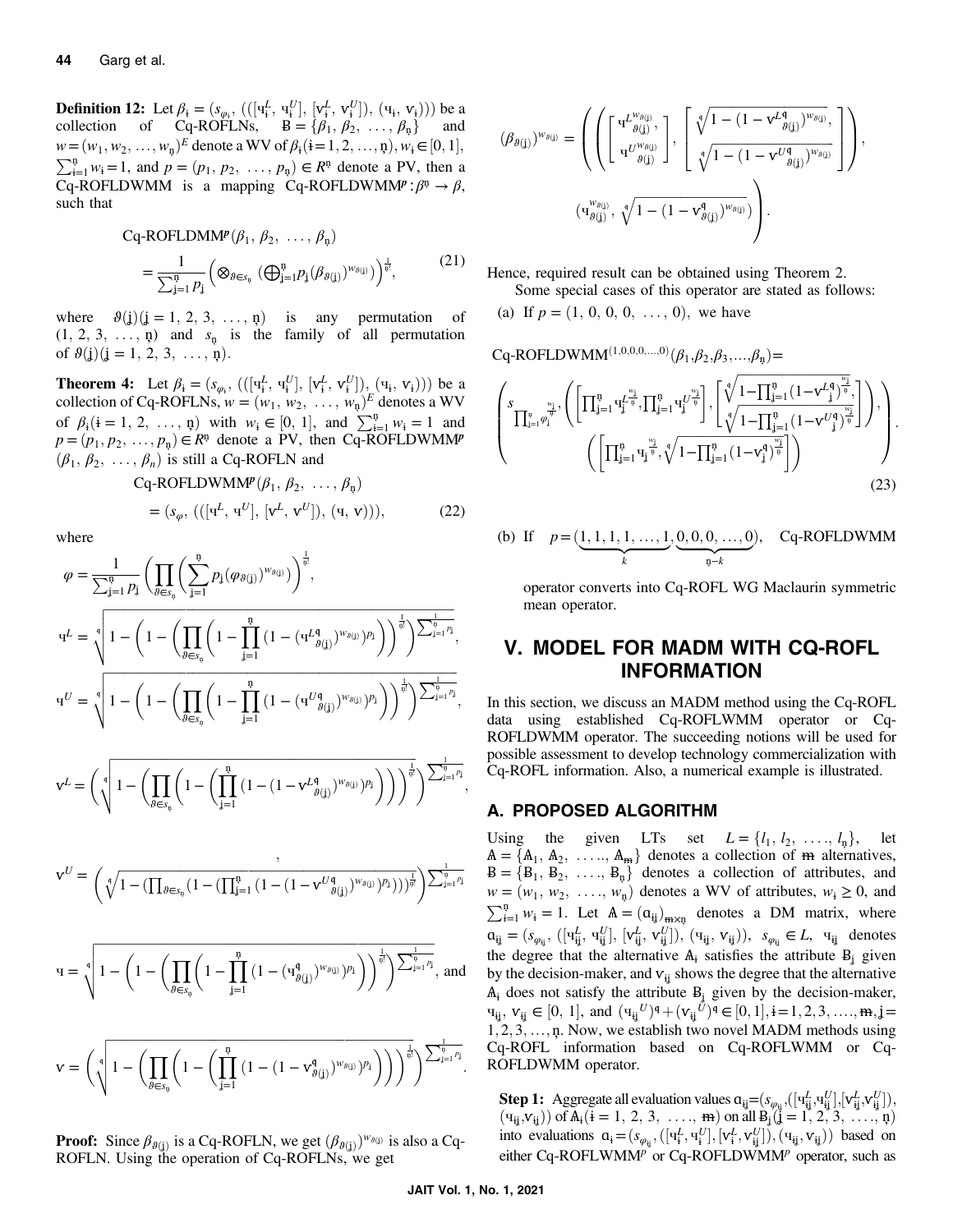$$
a_{i} = (s_{\varphi_{ij}}, ([\mathbf{q}_{i}^{L}, \mathbf{q}_{i}^{U}], [\mathbf{v}_{i}^{L}, \mathbf{v}_{ij}^{U}]), (\mathbf{q}_{ij}, \mathbf{v}_{ij}))
$$
  
= Cq-ROFLWMM<sup>p</sup>( $\beta_{i1}, \beta_{i2}, ..., \beta_{iq}$ ), (24)

or

$$
\mathbf{a}_{i} = (s_{\varphi_{i j}}, ([\mathbf{q}_{i}^{L}, \mathbf{q}_{i}^{U}], [\mathbf{v}_{i}^{L}, \mathbf{v}_{i j}^{U}]), (\mathbf{q}_{i j}, \mathbf{v}_{i j}))
$$
  
= Cq-ROFLWMM $l^{p}(\beta_{i 1}, \beta_{i 2}, ..., \beta_{i n}).$  (25)

**Step 2:** Compute the score values (SVs)  $S(\mathfrak{a}_i)$  of all the aggregated numbers  $a_i$  by

$$
Sc(\mathbf{a}_{i}) = \frac{1}{2} \left[ \frac{1}{4} [(1 + (\mathbf{u}_{i}^{L})^{\mathbf{q}} - (\mathbf{v}_{i}^{L})^{\mathbf{q}}) + (1 + (\mathbf{u}_{i}^{U})^{\mathbf{q}} - (\mathbf{v}_{i}^{U})^{\mathbf{q}})] + (\mathbf{u}_{i}^{\mathbf{q}} - \mathbf{v}_{i}^{\mathbf{q}}) \right]
$$
  
 
$$
\times s_{\varphi(\mathbf{a}_{i})} = s_{\frac{1}{2} [\frac{1}{4} [(1 + (\mathbf{u}_{i}^{L})^{\mathbf{q}} - (\mathbf{v}_{i}^{L})^{\mathbf{q}}) + (1 + (\mathbf{u}_{i}^{U})^{\mathbf{q}} - (\mathbf{v}_{i}^{U})^{\mathbf{q}})] + (\mathbf{u}_{i}^{\mathbf{q}} - \mathbf{v}_{i}^{\mathbf{q}})] \times \varphi_{i}.
$$
 (26)

If for any two positive indices, their SVs are equal, then we compute the accuracy degree  $H(\mathfrak{a}_i)$  and  $H(\mathfrak{a}_i)$  by using

$$
H(\mathbf{q}_{\mathbf{i}}) = \frac{1}{2} \left[ \frac{1}{2} [((\mathbf{q}_{\mathbf{i}}^{L})^{\mathbf{q}} + (\mathbf{q}_{\mathbf{i}}^{U})^{\mathbf{q}}) + ((\mathbf{v}_{\mathbf{i}}^{L})^{\mathbf{q}} + (\mathbf{v}_{\mathbf{i}}^{U})^{\mathbf{q}})] + (\mathbf{q}_{\mathbf{i}}^{\mathbf{q}} + \mathbf{v}_{\mathbf{i}}^{\mathbf{q}}) \right] \times s_{\varphi(\mathbf{q}_{\mathbf{i}})} = s_{\frac{1}{2} [\frac{1}{2} [((\mathbf{q}_{\mathbf{i}}^{L})^{\mathbf{q}} + (\mathbf{q}_{\mathbf{i}}^{U})^{\mathbf{q}}) + ((\mathbf{v}_{\mathbf{i}}^{L})^{\mathbf{q}} + (\mathbf{v}_{\mathbf{i}}^{U})^{\mathbf{q}})] + (\mathbf{q}_{\mathbf{i}}^{\mathbf{q}} + \mathbf{v}_{\mathbf{i}}^{\mathbf{q}})] \times \varphi_{\mathbf{i}}},
$$
\n(27)

for ranking the alternative  $a_i$ ,  $a_j$  according to  $H(a_i)$  and  $H(a_i)$ .

Step 3: Rank all  $A_i$ ( $i = 1, 2, 3, \ldots, m$ ) and determine the greatest alternative among the given alternatives.

### B. ILLUSTRATIVE EXAMPLE

In this section, we show an example to justify the validity of establish work and further discuss the comparison with some existing methods. The illustrative example is about an assessment on the emergency reaction capacity of relevant sectors when some disaster occurred. Four alternatives  $A_i(i = 1, 2, 3, 4)$  are given as emerging departments.  $A_1$  is the transport department,  $A_2$  is the health and food department,  $A_3$  is the fire brigade department, and  $A_4$  is the telecom sector. The government needs to give an evaluation according to four attributes.  $B_1$  is the emergency forecasting capacity,  $B_2$  is the emergency processability,  $B_3$  is the after-disaster loss-evaluation potential, and  $B_4$  is the after-disaster rehabilitation proficiency;  $w = (0.25, 0.23, ...)$  $0.36, 0.16$  denotes the WV of attributes. A few specialists are said to assess these departments with the LTS  $S = \{s_0 = \text{extremely low}, s_1 = \text{very low}, s_2 = \text{low}, s_3 = \text{medium},$  $s_4$  = high,  $s_5$  = very high,  $s_6$  = extremely high}. The above four alternatives are evaluated using the Cq-ROFL information, and Cq-ROFL decision matrix  $\mathbf{A} = (\mathbf{a}_{ij})_{4 \times 4}$  is shown in Table [I.](#page-9-0)

(1) Using the Cq-ROFLWMM operator and  $P = (1, 1, 1, 1)$ , we get

**Step 1:** Using  $(24)$  $(24)$ , we have

$$
\mathbf{a}_1 = (s_{0.737497}, ([0.565695, 0.65129], [0.767662, 0.857586]), (0.561869, 0.729576));
$$

 $a_2 = (s_{0.712493}, ([0.613218, 0.720112], [0.793033, 0.835594]), (0.587397, 0.709824));$ 

 $a_3 = (s_{0.714143}, ([0.626327, 0.695303], [0.797633, 0.86073]), (0.490928, 0.765925));$  and

 $a_4 = (s_{0.645042}, ([0.573844, 0.621506], [0.846693, 0.905333]), (0.601889, 0.699097)).$ 

Step 2: The SVs of alternatives  $a_i$  ( $i = 1, 2, 3, 4$ ) are given using (26) as follows:

 $S(\mathfrak{a}_1) = s_{0.048892}$ ;  $S(\mathfrak{a}_2) = s_{0.08033}$ ;  $S(\mathfrak{a}_3) = s_{0.010058}$ ;  $S(\mathfrak{a}_4) = s_{0.047209}$ .

**Step 3:** Based on SVs calculated in Step 2, we rank all alternative  $A_i$  ( $i = 1, 2, 3, 4$ ) as

$$
A_2 > A_1 > A_4 > A_3.
$$

Therefore,  $A_2$  is the best alternative.

(2) Using the Cq-ROFLDWMM operator and  $P = (1, 1, 1, 1)$ , we get

**Step 1:** Using  $(25)$ , we have

 $a_1 = (s_{1.56405}, ([0.790268, 0.840704], [0.523377, 0.672263]), (0.7852, 0.472534));$ 

 $a_2 = (s_{1.551321}, ([0.813937, 0.884743], [0.565762, 0.634078]), (0.758257, 0.428795));$ 

 $a_3 = (s_{1.535492}, ([0.830282, 0.871705], [0.572475, 0.676649]), (0.739829, 0.534825));$  and

$$
\mathbf{a}_4 = (s_{1.504913}, ([0.798733, 0.825277], [0.661033, 0.744815]), (0.816262, 0.414164)).
$$

Step 2: The SVs of overall alternative  $a_i(i = 1, 2, 3, 4)$  is given using (26) as follows:

 $S(\mathfrak{a}_1) = s_{0.812315}$ ;  $S(\mathfrak{a}_2) = s_{0.819144}$ ;  $S(\mathfrak{a}_3) = s_{0.718837}$ ;  $S(\mathfrak{a}_4) = s_{0.801535}$ .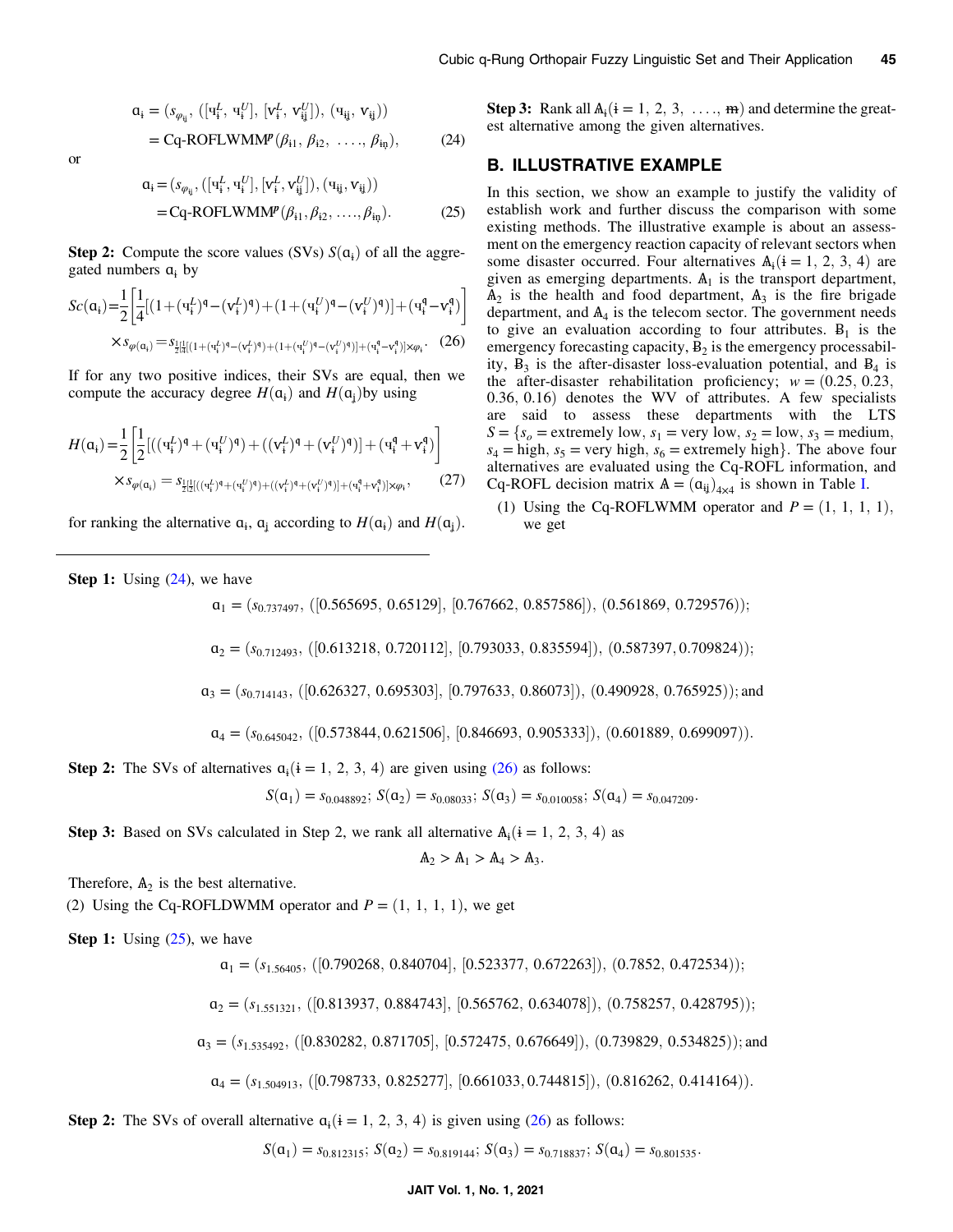|                | $B_1$                                                                              | B <sub>2</sub>                                                                       | B <sub>3</sub>                                     | $B_4$                                                                                                                           |
|----------------|------------------------------------------------------------------------------------|--------------------------------------------------------------------------------------|----------------------------------------------------|---------------------------------------------------------------------------------------------------------------------------------|
| A <sub>1</sub> | [0.4, 0.6],<br>$S_3,$<br>[0.4, 0.7]<br>(0.5, 0.4)                                  | [0.7, 0.9],<br>$S_4$ ,<br>[0.5, 0.6]<br>(0.5, 0.5)                                   | [0.5, 0.6],<br>$S_4$ ,<br>[0.5, 0.9]<br>(0.4, 0.4) | [0.61, 0.71],<br>$s5$ ,<br>[0.53, 0.72]<br>(0.8, 0.2)                                                                           |
| A <sub>2</sub> | $\begin{bmatrix} [0.7, 0.9]], \ [0.5, 0.7] \end{bmatrix}$<br>$s_2$ ,<br>(0.5, 0.3) | $\begin{pmatrix} [0.4, 0.7], \\ [0.5, 0.6] \end{pmatrix}$ ,<br>$S_3,$<br>(0.4, 0.5)  | [0.6, 0.8],<br>$S_4$ ,<br>[0.6, 0.7]<br>(0.5, 0.2) | $\left[\begin{matrix}0.81, 0.91\end{matrix}\right], \left[\begin{matrix}0.63, 0.74\end{matrix}\right],$<br>$s5$ ,<br>(0.4, 0.3) |
| $A_3$          | $[[0.7, 0.8]], \$ $[0.6, 0.7]$<br>$s_3,$<br>(0.7, 0.2)                             | $[0.8, 0.9], \rangle$<br>$S_5,$<br>$[0.3, 0.5]$ $\left  \right\rangle$<br>(0.4, 0.6) | [0.5, 0.7],<br>$s_2$ ,<br>[0.6, 0.9]<br>(0.2, 0.6) | $[0.67, 0.76],$<br>$[0.57, 0.65]$<br>$S_4$ ,<br>(0.3, 0.5)                                                                      |
| $A_4$          | [0.5, 0.6],<br>$s_1,$<br>[0.6, 0.8]<br>(0.6, 0.2)                                  | [0.6, 0.7],<br>$s_3,$<br>[0.6, 0.9]<br>(0.7, 0.3)                                    | [0.6, 0.7],<br>$S_4$ ,<br>[0.8, 0.9]<br>(0.6, 0.4) | $[0.59, 0.63]$ ,<br>$s5$ ,<br>[0.87, 0.89]<br>(0.6, 0.3)                                                                        |

<span id="page-9-0"></span>TABLE I. CQ-ROFL DECISION MATRIX

Step 3: Based on SVs calculated in Step 2, we rank all alternative  $A_i(i = 1, 2, 3, 4)$  as

$$
A_2 > A_1 > A_4 > A_3.
$$

Therefore,  $A_2$  is the best alternative.

# C. THE EFFECT OF THE PARAMETERS  $p$  AND  $q$ ON RANKING RESULTS

The effect of PV " $p$ " and the parameter " $q$ " cannot be neglected, because the role of this PV " $p$ " and the parameter " $q$ " is very essential in DM procedure. In this section, we will illustrate the effects of PV " $p$ " and the parameter " $q$ " on the ranking results. For this purpose, we will use different PV " $p$ " and distinct values of  $q$  in our developed method to see the effects of these parameters. The ranking order is given in Tables II and III.

We observe from Table  $II$  that all the ranking results are not same for different values of parameter q, because using  $q = 3$ , we have the ranking order as  $A_2 > A_1 > A_4 > A_3$ , and for  $q = 7$ , we have the ranking order as  $A_2 > A_1 > A_3 > A_4$ , but the best result is same for all values of q. Furthermore, the graphical representation of the data given in Table II is given in Fig. [1](#page-10-0).

In the following, we see the effect of the parameter  $p$  on the DM results. It is clear from Table III that aggregation results obtained for Cq-ROFLWMM operator are almost same for distinct values of parameter "*p*." The ranking result for  $p = (1, 0, 0, 0)$  is  $A_2 > A_4 > A_1 > A_3$ , whereas for  $p = (1, 1, 0, 0)$  is  $A_2 > A_1 > A_2$  $A_4 > A_3$ , which is slightly distinct from above given ranking result,

TABLE II RANKING RESULTS OBTAINED USING DISTINCT VALUES OF PARAMETER q IN CQ-ROFLWMM

| Parameter q        | <b>Score values</b>                                                                               | <b>Ranking results</b>  |
|--------------------|---------------------------------------------------------------------------------------------------|-------------------------|
| $q = 3$            | $Sa_1 = 0.048892$ , $Sa_2 = 0.08033$ , $Sa_3 = 0.010058$ , $Sa_4 = 0.047209$                      | $A_2 > A_1 > A_4 > A_3$ |
| $q = 4$            | $Sa_1 = 0.0608$ , $Sa_2 = 0.087995$ , $Sa_3 = 0.025863$ , $Sa_4 = 0.051718$                       | $A_2 > A_1 > A_4 > A_3$ |
| $q = 5$            | $Sa_1 = 0.077606$ , $Sa_2 = 0.099594$ , $Sa_3 = 0.046714$ , $Sa_4 = 0.06125$                      | $A_2 > A_1 > A_4 > A_3$ |
| $\mathfrak{a} = 6$ | $Sa_1 = 0.094885$ , $Sa_2 = 0.111875$ , $Sa_3 = 0.067632$ , $Sa_4 = 0.72366$                      | $A_2 > A_1 > A_4 > A_3$ |
| $q = 7$            | $Sa_1 = 0.11068$ , $Sa_2 = 0.123321$ , $Sa_3 = 0.086583$ , $Sa_4 = 0.083362$                      | $A_2 > A_1 > A_3 > A_4$ |
| $q = 8$            | $S\alpha_1 = 0.124299$ , $S\alpha_2 = 0.133335$ , $S\alpha_3 = 0.102922$ , $S\alpha_4 = 0.093473$ | $A_2 > A_1 > A_3 > A_4$ |
| $q = 9$            | $Sa_1 = 0.135663$ , $Sa_2 = 0.141786$ , $Sa_3 = 0.116637$ , $Sa_4 = 0.102424$                     | $A_2 > A_1 > A_3 > A_4$ |

|  | <b>TABLE III</b> RANKING ORDER OBTAINED BY USING DISTINCT VALUES OF PV "p" IN CO-ROFLWMM |  |
|--|------------------------------------------------------------------------------------------|--|
|--|------------------------------------------------------------------------------------------|--|

| <b>Parameter</b><br>vector $p$                                 | Score values                                                                                              | <b>Ranking results</b>  |
|----------------------------------------------------------------|-----------------------------------------------------------------------------------------------------------|-------------------------|
| (1,0,0,0)                                                      | $S(\alpha_1) = 0.0511081$ , $S(\alpha_2) = 0.086873$ , $S(\alpha_3) = 0.011227$ , $S(\alpha_4) = 0.52214$ | $A_2 > A_4 > A_1 > A_3$ |
| (1,1,0,0)                                                      | $S(\alpha_1) = 0.049893$ , $S(\alpha_2) = 0.081906$ , $S(\alpha_3) = 0.011215$ , $S(\alpha_4) = 0.04857$  | $A_2 > A_1 > A_4 > A_3$ |
| (1,1,1,0)                                                      | $S(\alpha_1) = 0.049063$ , $S(\alpha_2) = 0.080621$ , $S(\alpha_3) = 0.010403$ , $S(\alpha_4) = 0.047407$ | $A_2 > A_1 > A_4 > A_3$ |
| (1,1,1,1)                                                      | $S(\alpha_1)$ 0.048892, $S(\alpha_2) = 0.08033$ , $S(\alpha_3) = 0.010058$ , $S(\alpha_4) = 0.047209$     | $A_2 > A_1 > A_4 > A_3$ |
| $\left(\frac{1}{4},\frac{1}{4},\frac{1}{4},\frac{1}{4}\right)$ | $S(\alpha_1) = 0.053802$ , $S(\alpha_2) = 0.090687$ , $S(\alpha_3) = 0.011331$ , $S(\alpha_4) = 0.057024$ | $A_2 > A_4 > A_1 > A_3$ |
| (2,0,0,0)                                                      | $S(\alpha_1) = 0.048818$ , $S(\alpha_2) = 0.083023$ , $S(\alpha_3) = 0.010826$ , $S(\alpha_4) = 0.052312$ | $A_2 > A_4 > A_1 > A_3$ |
| (3,0,0,0)                                                      | $S(\alpha_1) = 0.047775$ , $S(\alpha_2) = 0.08125$ , $S(\alpha_3) = 0.010565$ , $S(\alpha_4) = 0.051875$  | $A_2 > A_4 > A_1 > A_3$ |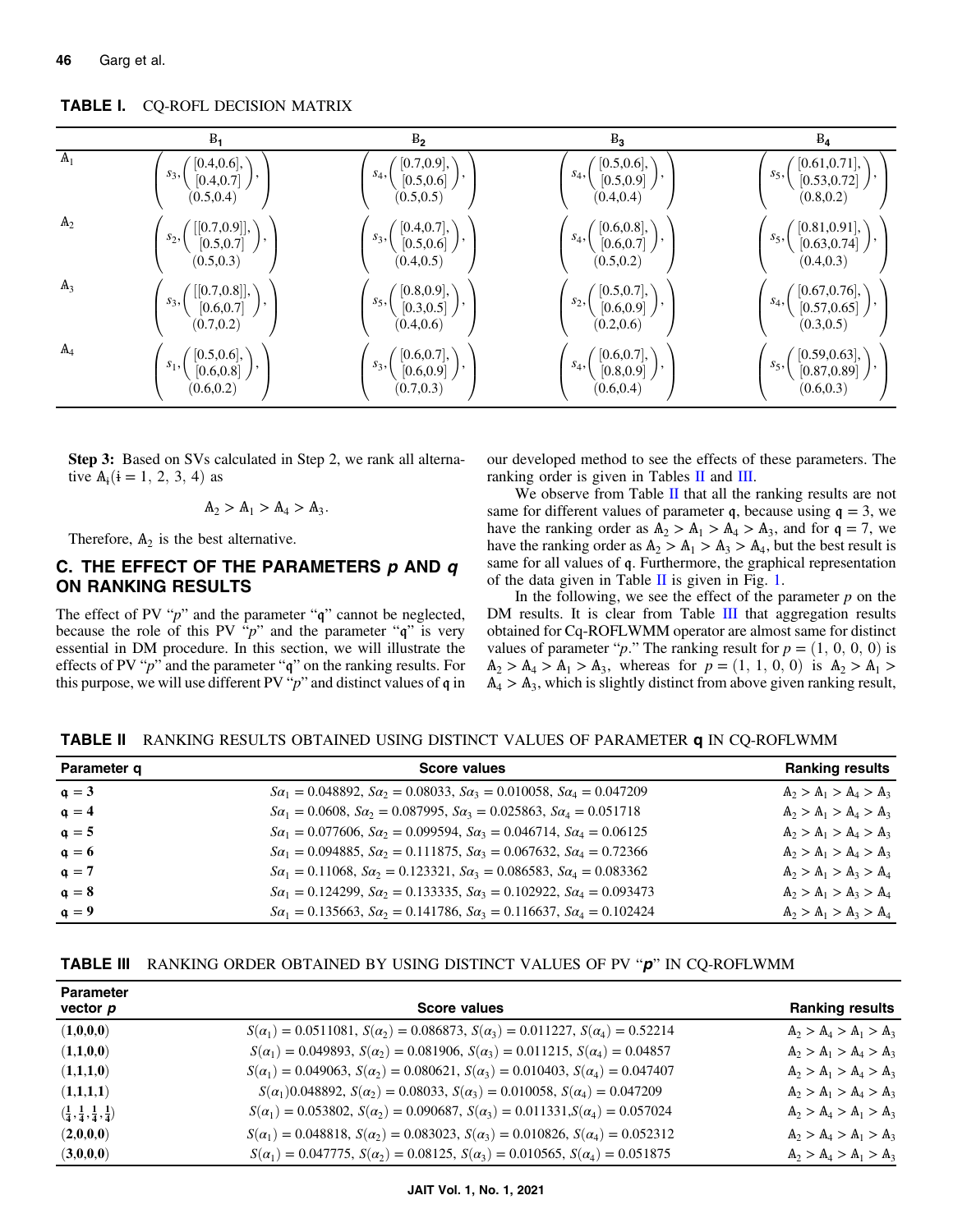<span id="page-10-0"></span>



Fig. 1. Graphical representation of the data shown in Table [II.](#page-9-0)

Fig. 2. Graphical representations of data shown in Table [III](#page-9-0).

but the best result is same in both cases. The parameter " $p$ " can express the interrelationship among the independent arguments. For Cq-ROFLWMM, we can observe from Table [III](#page-9-0) that if more interrelationship is considered among the attributes, SVs become smaller. The graphical representation of data given in Table [III](#page-9-0) is shown in Fig. 2.

# D. COMPARATIVE ANALYSIS

In this section, we discuss the comparison of some other methods with established method and explore the superiority of the established work.

Example 2: A company board of directors decided to invest with other companies to increase its income. There are four companies  $A_1$  = Textile company,  $A_2$  = Mobile company,  $A_3$  = Fertilizer company, and  $A_4$  = Cement company as alternative with four attributes given by  $B_1 =$  Risk analysis,  $B_2 =$  Growth condition,  $B_3 =$  Socia political impact, and  $B_4 =$  Environmental impact. and  $B_4$  = Environmental impact. Then,  $w = (0.22, 0.26, 0.34, 0.18)$  is the WV of these alternatives. A few experts are said to assess these departments with the LTs set  $S=\{s_0 =$  extremely low,  $s_1$  = very low,  $s_2$  = low,  $s_3$  = medium,  $s_4$  = high,  $s_5$  = very high,  $s_6$  = extxemely high}. The above four alternatives are evaluated using the cubic IF linguistic (CIFL) data given in Table IV.

CIFL weighted MM (CIFLWMM) and CPF linguistic MM (CPFLMM) operators are the particular cases of Cq-ROFLWMM, because for  $q = 1$ , we have CIFLWMM operator, and for  $q = 2$ , we have CPF linguistic weighted MM (CPFLWMM) operator. So here, we compare the established work in this paper with CIFLWMM and CPFLWMM operators. The ranking orders are given in Table V.

From Table V, we observe that all ranking results are same for the above given CIFL information, which prove the validity of the proposed work. The graphical representation of these results is shown in Fig. [3](#page-11-0).

Example 3: A company board of directors decided to invest with other companies to increase its income. There are four

|                | $B_1$            | B <sub>2</sub> | B <sub>3</sub> | $B_4$         |
|----------------|------------------|----------------|----------------|---------------|
| A <sub>1</sub> | [0.50, 0.60],    | [0.20, 0.30],  | [0.40, 0.60],  | [0.40, 0.55], |
|                | $S_3$ ,          | $S_4$ ,        | $S_4$ ,        | $S_5$ ,       |
|                | [0.10, 0.20]     | [0.40, 0.50]   | [0.20, 0.30]   | [040, 0.50]   |
|                | (0.40, 0.20)     | (0.30, 0.20)   | (0.20, 0.35)   | (0.30, 0.40)  |
| A <sub>2</sub> | $[0.20, 0.30]$ , | [0.15, 0.25],  | [0.20, 0.40],  | [0.30, 0.35], |
|                | $s_2,$           | $s_3,$         | $S_4$ ,        | $S_5$ ,       |
|                | [0.40, 0.50]     | [0.30, 0.35]   | [0.10, 0.20]   | [0.20, 0.30]  |
|                | (0.40, 0.60)     | (0.20, 0.30)   | (0.40, 0.50)   | (0.45, 0.35)  |
| $A_3$          | ([0.50, 0.60]],  | [0.40, 0.60],  | [0.50, 0.70],  | [0.10, 0.30], |
|                | $S_3,$           | $S_5$ ,        | $s_2,$         | $S_4$ ,       |
|                | [0.20, 0.30]     | [0.25, 0.35]   | [0.10, 0.15]   | [0.50, 0.60]  |
|                | (0.20, 0.40)     | (0.30, 0.40)   | (0.30, 0.50)   | (0.20, 0.40)  |
| A <sub>4</sub> | [0.30, 0.50],    | [0.40, 0.55],  | [0.40, 0.50],  | [0.23, 0.50], |
|                | $s_1,$           | $s_3,$         | $S_4$ ,        | $s5$ ,        |
|                | [0.10, 0.30]     | [0.15, 0.20]   | [0.20, 0.30]   | [0.21, 0.40]  |
|                | (0.10, 0.40)     | (0.30, 0.40)   | (0.45, 0.35)   | (0.30, 0.40)  |

| <b>TABLE IV</b><br><b>CIFL INFORMATION</b> |
|--------------------------------------------|
|--------------------------------------------|

| Methods                  | <b>Score values</b>                                                                                       | Ranking<br>results      |
|--------------------------|-----------------------------------------------------------------------------------------------------------|-------------------------|
| <b>CIFLWMM</b>           | $S(\alpha_1) = 0.347018$ , $S(\alpha_2) = 0.300813$ , $S(\alpha_3) = 0.304032$ , $S(\alpha_4) = 0.295349$ | $A_1 > A_2 > A_2 > A_4$ |
| <b>CPFLWMM</b>           | $S(\alpha_1) = 0.369267$ , $S(\alpha_2) = 0.322798$ , $S(\alpha_3) = 0.325699$ , $S(\alpha_4) = 0.312657$ | $A_1 > A_2 > A_2 > A_4$ |
| Cq-ROFLWMM in this paper | $S(\alpha_1) = 0.345848$ , $S(\alpha_2) = 0.308256$ , $S(\alpha_3) = 0.310386$ , $S(\alpha_4) = 0.293026$ | $A_1 > A_2 > A_2 > A_4$ |
|                          |                                                                                                           |                         |

#### JAIT Vol. 1, No. 1, 2021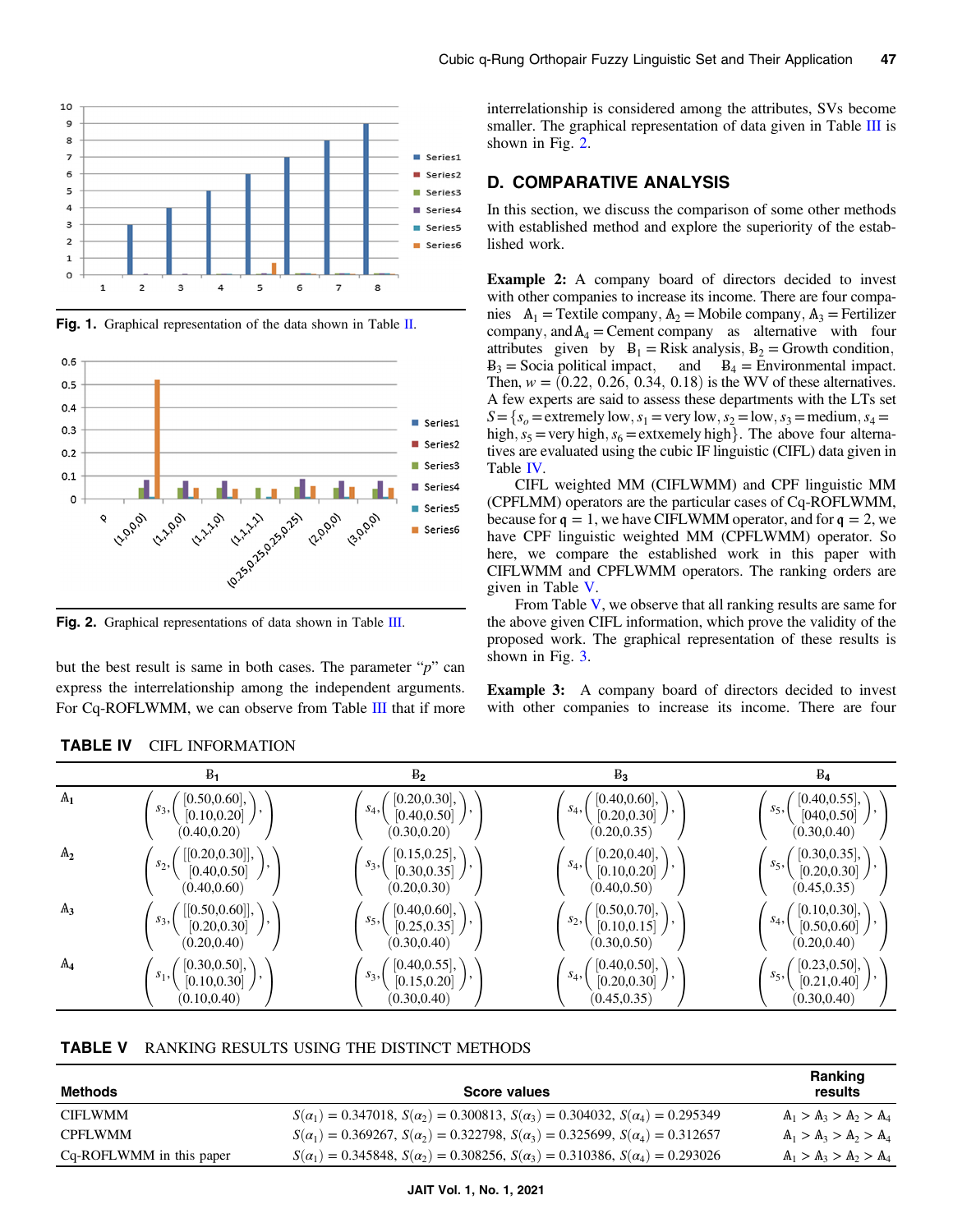<span id="page-11-0"></span>

Fig. 3. Graphical representation of data comparison shown in Table [V.](#page-10-0)

companies  $A_1$  = Textile company,  $A_2$  = Mobile company,  $A_3$  = Fertilizer company, and  $A_4$  = Cement company as alternative with four attributes given by  $B_1 =$  Risk analysis,  $B_2 =$  Growth condition,  $B_3 =$  Socia political impact, and  $B_4 =$ Growth condition,  $B_3$  = Socia political impact, Environmental impact. Then,  $w = (0.23, 0.25, 0.32, 0.20)$  is the WV of these alternatives. A few experts are said to assess these departments with the LTs set  $S = \{s_0 = \text{extremely low}, s_1 =$ very low,  $s_2 = \text{low}, s_3 = \text{medium}, s_4 = \text{high}, s_5 = \text{very high},$  $s_6$  = extremely high. The above four alternatives are evaluated using the CPFL information given in Table VI.

CIFLWMM and CPFLMM operators are the special cases of Cq-ROFLWMM, because for  $q = 1$ , we have cubic IF weighted MM (CIFWMM) operator, and for  $q = 2$ , we have CPF weighted MM (CPFWMM) operator. So here, we compare the established work with CIFLWMM and CPFWMM operators. The ranking results are given in Table VII. The graphical representation of these results is shown in Fig. 4.



Fig. 4. Graphical representation of data comparison shown in Table VII.

From Table VII, we can see that ranking results are same for the above-given information in the form of CPFL information, which shows the validity of proposed Cq-ROFLWMM operator. Since CIFLMM operator can only deal with CIFL information, CIFL information also involves the CIF information which has the condition that  $0 \leq \Psi + \Psi \leq 1$  for IFSs and  $0 \leq \Psi^U + \Psi^U \leq 1$  for IVIFSs. However, when the decision-maker gives the information

as  $s_5, \left( \begin{array}{cc} [0.5, 0.6], \\ [0.7, 0.8] \end{array} \right)$  $[0.7, 0.8]$ <br>  $(8, 0.4)$  $\setminus$ ;  $(0.8, 0.4)$  $\setminus$ ; then the above-given condition fails to

hold with such type of information, but the proposed work can deal with such type of information. Therefore, Cq-ROFLWMM operator in this paper is superior than CIFLWMM operator.

**Example 4:** A company board of directors decided to invest with other company to increase its income. There are four companies  $A_1$  = Textile company,  $A_2$  = Mobile company,  $A_3$  = Fertilizer

|                | $B_1$                                                                      | B <sub>2</sub>                                                                                                | B <sub>3</sub>                                                                     | $B_4$                                                                               |
|----------------|----------------------------------------------------------------------------|---------------------------------------------------------------------------------------------------------------|------------------------------------------------------------------------------------|-------------------------------------------------------------------------------------|
| A <sub>1</sub> | [0.3, 0.4],<br>$s_3,$<br>$[0.7, 0.8]$ $\bigg)$<br>(0.5, 0.8)               | $\begin{bmatrix} 0.6, 0.7 \end{bmatrix}$ , $\begin{bmatrix} 0.5, 0.7 \end{bmatrix}$ ,<br>$S_4,$<br>(0.6, 0.7) | $\begin{pmatrix} [0.8, 0.9], \\ [0.3, 0.4] \end{pmatrix},$<br>$S_4,$<br>(0.7, 0.5) | $[0.4, 0.8],$<br>$[0.5, 0.6]$<br>$s_5,$<br>(0.9, 0.4)                               |
| A <sub>2</sub> | $[[0.8, 0.9]],$<br>$[0.3, 0.4]$<br>$s_2$<br>(0.8, 0.6)                     | $\begin{pmatrix} [0.4, 0.8], \\ [0.5, 0.6] \end{pmatrix},$<br>$s_3,$<br>(0.3, 0.9)                            | $\begin{pmatrix} [0.7, 0.8], \\ [0.4, 0.5] \end{pmatrix},$<br>$S_4,$<br>(0.9, 0.3) | $\begin{bmatrix} [0.5, 0.6], \ [0.7, 0.8] \end{bmatrix}$<br>$s_5,$<br>(0.7, 0.5)    |
| A <sub>3</sub> | $[[0.4, 0.5]], \ (0.7, 0.8]$<br>$s_3,$<br>$\vert$ ,<br>(0.3, 0.9)          | $\left(s_5,\left(\begin{array}{c}[0.5,0.6],\\[0.7,0.8]\end{array}\right),\right)$<br>(0.8, 0.4)               | $\binom{[0.6, 0.8]}{[0.5, 0.6]},$<br>$s_2,$<br>(0.6, 0.7)                          | $\Big( \begin{array}{c} [0.6, 0.7], \\ [0.5, 0.7] \end{array} \Big),$<br>(0.8, 0.6) |
| A <sub>4</sub> | [0.6, 0.7],<br>$s_1,$<br>$[0.4, 0.5]$ $\left  \right\rangle$<br>(0.9, 0.4) | $\begin{pmatrix} [0.3, 0.4], \\ [0.8, 0.9] \end{pmatrix}$<br>$s_3,$<br>(0.7, 0.6)                             | $[0.5, 0.6],$<br>$[0.7, 0.8]$<br>$S_4,$<br>(0.9, 0.4)                              | $\begin{bmatrix} [0.3, 0.4], \ [0.8, 0.9] \end{bmatrix}$<br>$s_5,$<br>(0.5, 0.8)    |

# TABLE VI CPFL INFORMATION

| RANKING RESULTS USING DIFFERENT METHODS |
|-----------------------------------------|
|                                         |
|                                         |
|                                         |
|                                         |

| Methods                  | <b>Score values</b>                                                           | <b>Ranking results</b>  |
|--------------------------|-------------------------------------------------------------------------------|-------------------------|
| CIFLWMM                  | cannot be calculated                                                          | Cannot be calculated    |
| CPFLWMM                  | $Sa_1 = 0.365082$ , $Sa_2 = 0.371129$ , $Sa_3 = 0.313622$ , $Sa_4 = 0.315955$ | $A_2 > A_1 > A_4 > A_3$ |
| Cq-ROFLWMM in this paper | $Sa_1 = 0.378759$ , $Sa_2 = 0.386831$ , $Sa_3 = 0.325856$ , $Sa_4 = 0.33006$  | $A_2 > A_1 > A_4 > A_3$ |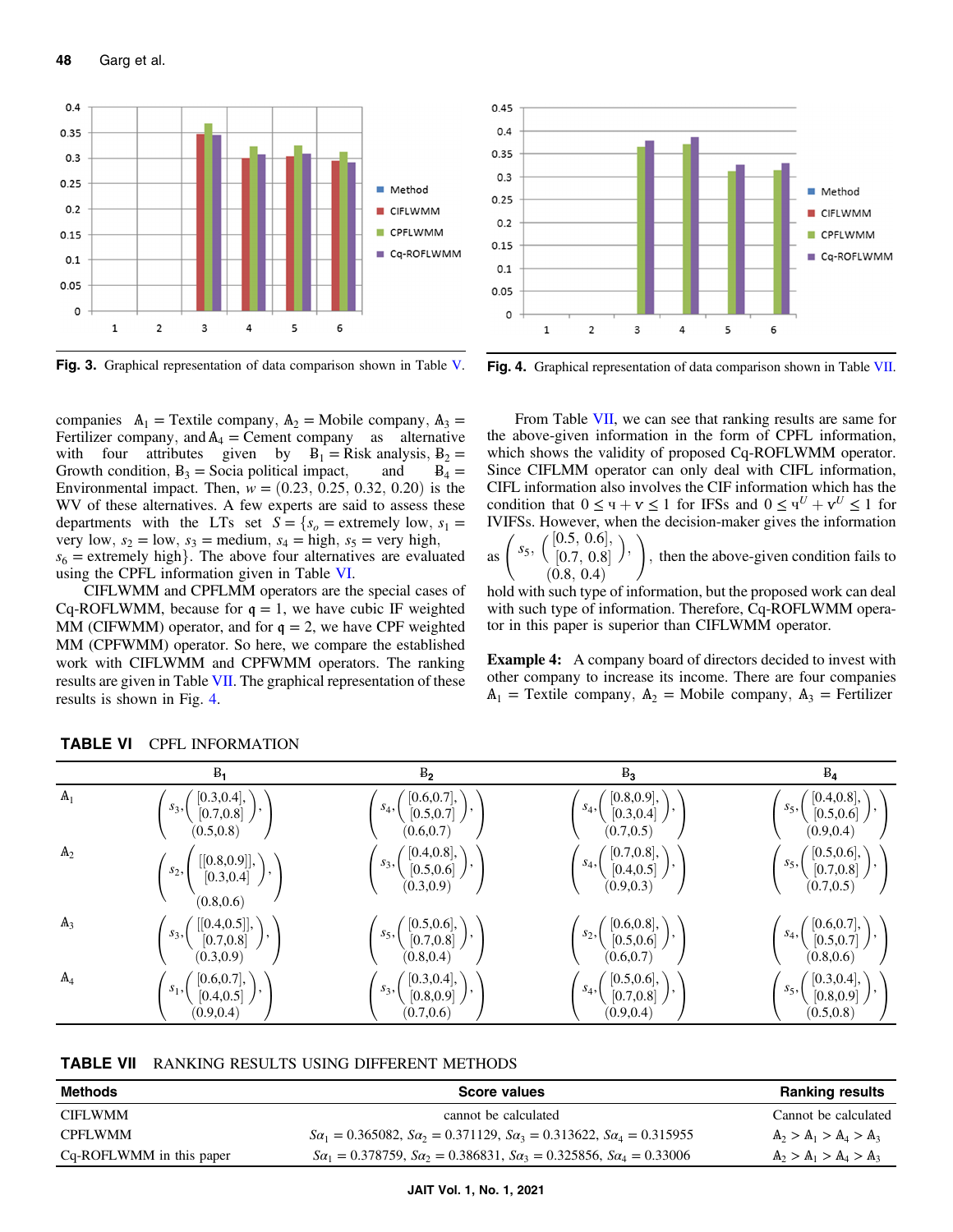|                | B <sub>1</sub>                                                                 | B <sub>2</sub>                                                               | B <sub>3</sub>                                        | $B_4$                                                                               |
|----------------|--------------------------------------------------------------------------------|------------------------------------------------------------------------------|-------------------------------------------------------|-------------------------------------------------------------------------------------|
| A <sub>1</sub> | $\begin{bmatrix} 0.5, 0.9 \\ 0.5, 0.6 \end{bmatrix}$ ,<br>$s_3,$<br>(0.5, 0.7) | [0.6, 0.9],<br>$S_4,$<br>[0.4, 0.5]<br>(0.6, 0.7)                            | [0.6, 0.7],<br>$S_4,$<br>[0.6, 0.8]<br>(0.8, 0.5)     | [0.6, 0.9],<br>$S_5$ ,<br>[0.6, 0.6]<br>(0.5, 0.8)                                  |
| A <sub>2</sub> | $[[0.5, 0.8]], \ \ [0.6, 0.7]$<br>$s_2$ ,<br>(0.5, 0.6)                        | [0.7, 0.9],<br>$s_3,$<br>[0.5, 0.6]<br>(0.7, 0.8)                            | [0.5, 0.8],<br>$S_4,$<br>[0.3, 0.6]<br>(0.5, 0.7)     | $\begin{pmatrix} [0.7, 0.7], \\ [0.5, 0.8] \end{pmatrix},$<br>$S_5$ ,<br>(0.7, 0.6) |
| $A_3$          | $[[0.8, 0.9]], \$ $[0.5, 0.6]$<br>$S_3,$<br>(0.6, 0.9)                         | [0.6, 0.7],<br>$s_5,$<br>[0.3, 0.6]<br>(0.5, 0.7)                            | [0.5, 0.6],<br>$s_2,$<br>$[0.4, 0.7]$ )<br>(0.8, 0.7) | $\begin{pmatrix} [0.5, 0.6],\ [0.8, 0.9] \end{pmatrix},$<br>$S_4,$<br>(0.6, 0.7)    |
| A <sub>4</sub> | [0.5, 0.7],<br>$s_1,$<br>[0.5, 0.6]<br>(0.7, 0.6)                              | $\left(s_3, \left(\frac{[0.5, 0.6]}{[0.7, 0.8]}\right)\right)$<br>(0.7, 0.6) | [0.7, 0.8],<br>$S_4,$<br>[0.5, 0.6]<br>(0.4, 0.7)     | [0.6, 0.8],<br>$s5$ ,<br>[0.5, 0.7]<br>(0.6, 0.7)                                   |

<span id="page-12-0"></span>TABLE VIII CQ-ROFL INFORMATION

TABLE IX RANKING RESULTS USING DIFFERENT **METHODS** 

| <b>Methods</b>                         | <b>Score values</b>                                                                                       | <b>Ranking results</b>  |
|----------------------------------------|-----------------------------------------------------------------------------------------------------------|-------------------------|
| <b>CIFLWMM</b>                         | Cannot be calculated                                                                                      | Cannot be calculated    |
| <b>CPFLWMM</b>                         | Cannot be calculated                                                                                      | Cannot be calculated    |
| Cq-<br><b>ROFLWMM</b><br>in this paper | $S\alpha_1 = 0.362769$ ,<br>$S\alpha_2 = 0.346287$ ,<br>$S\alpha_3 = 0.323648,$<br>$S\alpha_4 = 0.309693$ | $A_1 > A_2 > A_3 > A_4$ |



Fig. 5. Graphical representation of data comparison shown in Table IX.

company, and  $A_4$  = Cement company as alternative with four attributes given by  $B_1 = Risk$  analysis,  $B_2 = Growth$  condition,  $B_3$  = Socia political impact, and  $B_4$  = Environmental impact. Then,  $w = (0.21, 0.27, 0.30, 0.22)$  is the WV of these alternatives. A few experts are said to assess these departments with the LTs set  $S = \{s_0 = \text{extremely low}, s_1 = \text{very low}, s_2 = \text{low}, s_3 = \text{medium},$  $s_4$  = high,  $s_5$  = very high,  $s_6$  = extremely high}. The above four alternatives are evaluated using the Cq-ROFL information given in Table VIII.

CIFLWMM and CPFLMM operators are the special cases of Cq-ROFLWMM, because for  $q = 1$ , we have CIFWMM operator, and for  $q = 2$ , we have CPFWMM operator. So here, we compare the established work with CIFLWMM and CPFWMM operators. The ranking results are given in Table IX.

From Table IX, we can observe that CIFLWMM and CPFLWMM operators cannot deal with the information given above, because when decision maker provides information in the  $\prime$ 

form of 
$$
\begin{pmatrix} s_3, \begin{pmatrix} [[0.8, 0.9]], \\ [0.5, 0.6] \end{pmatrix}, \\ (0.6, 0.9) \end{pmatrix}
$$
, then the CIFLWMM and  
CPFLWMM operators fail to tackle such kind of information, but

proposed work can deal with this type of information. Therefore, established method is superior. Also, Cq-ROFLWMM operator can consider the interrelation structure between all the input arguments. The graphical representation of these results is given in Fig. 5.

# VI. CONCLUSION

Cq-ROFS is a mixture of two different notions like IVq-ROFS and q-ROFS to manage the vague and complicated facts in FS theory. Cq-ROFS contains MD and NMD as a single and also in the form of interval, whose constraint is that the sum of MD and NMD is limited to [0,1]. Due to the powerful structure of Cq-ROFS and the concept of linguistic variables, in this paper, we have established the idea of Cq-ROFLS, which is qualitative form of Cq-ROFSs to deal with MADM problems. Under this developed set, we formulate the new Cq-ROFLMM operator and its weighted form as Cq-ROFLWMM operator. Furthermore, Cq-ROFLDMM operator and its weighted form as Cq-ROFLDWMM operator is discussed later, and the properties of these operators are explored. The most remarkable property of these operators is that they can consider the interrelationship between multiple attributes. Keeping in view the advantages of the established operators, we have solved a numerical example in MADM problems using the environment of Cq-ROFL information to evaluate the superiority and effectiveness of the established approaches. The comparative analysis, advantages, and graphical interpretation of the established work with existing drawbacks are also discussed in detail to verify the reliability and validity of the explored work.

In the future, there is a scope of elongating the research to some uncertain linguistic environment [[37\]](#page-13-0). In addition, we will define some more generalized algorithms to solve more complex problems, such as brain hemorrhage, healthcare, nonlinear systems, control systems, and others [\[38](#page-13-0)], [[39\]](#page-13-0).